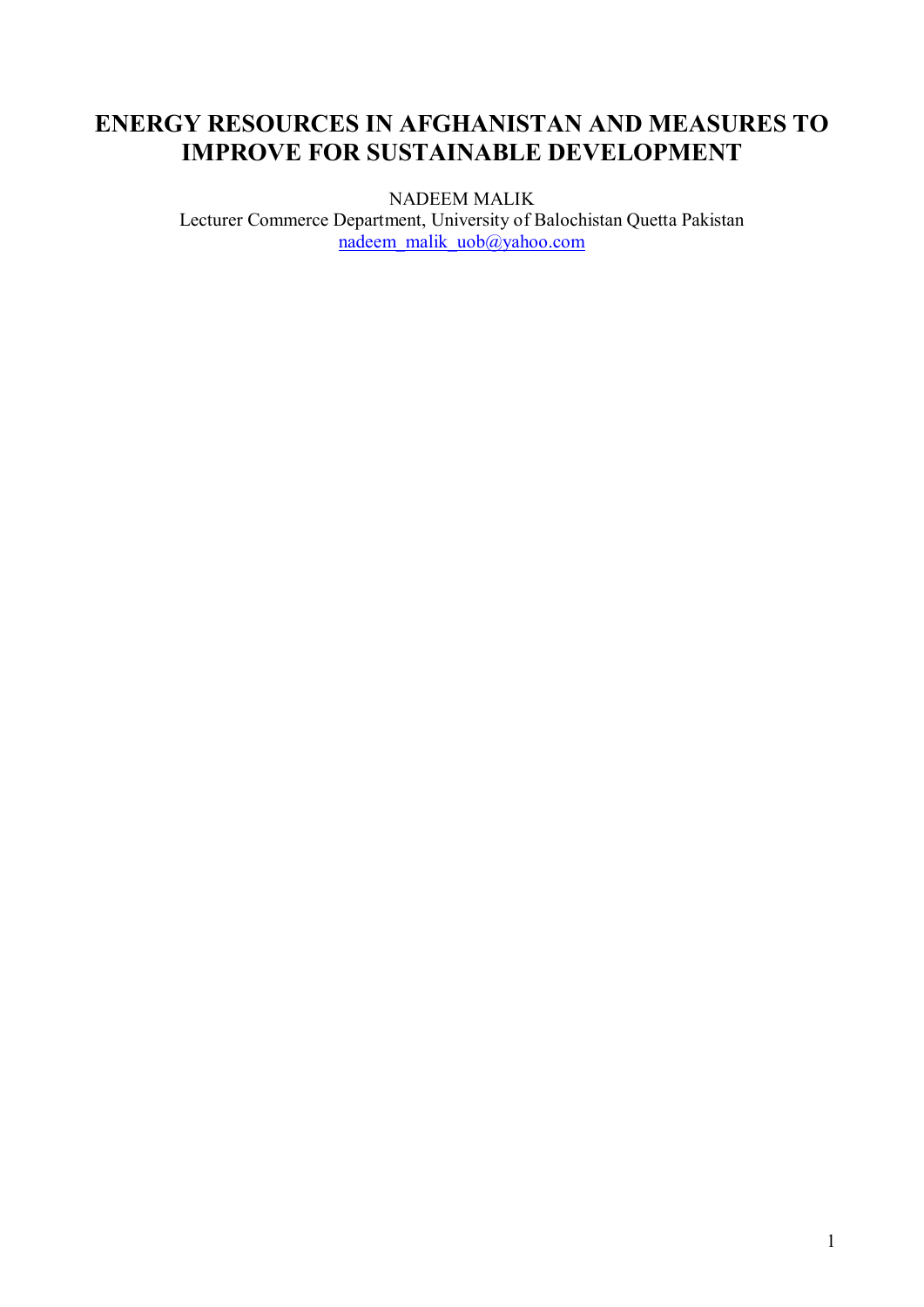#### **Abstract**

**Afghanistan's energy sector and its economy are at a crossroads. Energy is a very important input in the sustainable development of Afghanistan. If it is not supplied imprudently it will pull down the Government's development efforts and be a drag on economic growth. The availability of secure energy within Afghanistan was significantly disrupted by the conflicts of the past two decades. The release of new estimates showing that Afghanistan may possess substantial reserves of oil and gas may shake up Central Asia's increasingly competitive energy contest and alter the region's geopolitical balance. The energy sector in Afghanistan is predominately state owned and operated with little private sector participation**<br>**private investment is a stated goal of the IROA, the substantive work that is required to create the enabling environment for meaningful private sector participation is absent. The energy sector and its subsectors are undergoing significant expansion. However, poor infrastructure, insufficient budgetary resources, lack of trained personnel and weak government policies have complicated and in some instances significantly delayed energy resource development and deployment. The result is that each sub-sector's entities often are not able to effectively maintain, repair, manage or expand the system to meet the country's needs. The findings of the study describe the important energy resources available to the country and suggest measures to improve it. Development of Afghanistan's require large capital investment and significant private sector participation to reach fruition.** 

**Major objective of the paper is to describe the existing energy resources and suggest measures to improve these resources.** 

**Key Words**: Energy Resources, possess substantial reserves, private sector participation, energy resource development, enabling environment, measures

#### 1. **INTRODUCTION**

"Ref [1]"Afghanistan's economic outlook has improved significantly since the fall of the Taliban regime in 2001 because of the infusion of over \$8 billion in international assistance, recovery of the agricultural sector and growth of the service sector, and the reestablishment of market institutions. Real GDP growth is estimated to have slowed in the last fiscal year primarily because adverse weather conditions cut agricultural production, but is expected to rebound over 2005-06 because of foreign donor reconstruction and service sector growth. Despite the progress of the past few years, Afghanistan remains extremely poor, landlocked, and highly dependent on foreign aid, farming, and trade with neighboring countries. "Ref[2]"It will probably take the remainder of the decade and continuing donor aid and attention to significantly raise Afghanistan's living standards from its current status, among the lowest in the world. Much of

the population continues to suffer from shortages of housing; clean water, electricity, medical care, of the highly prolific, natural gas-prone Amu Darya Basin, has the potential to hold a sizable undiscovered gas resource base, especially in sedimentary layers deeper than what were developed during the Soviet era. Afghanistan's crude oil potential is more modest, with perhaps up to 100 million barrels of medium-gravity recoverable from Angot and other fields that are undeveloped. Afghanistan also may possess relatively small volumes of gas liquids and condensate.

"Ref [2]"Outside of the North Afghan Platform, very limited oil and gas exploration has occurred. Geological, aeromagnetic, and gravimetric studies were conducted in the 1970s over parts of the Katawaz Fault Block (eastern Afghanistan – along the Pak border) and in the Helmand and Farah provinces. The hydrocarbon potential in these areas is thought to be very limited as compared to that in the north.The Soviets had estimated Afghanistan's proven and probable natural gas reserves at up to 5 trillion cubic feet (Tcf) in the 1970s. Afghan natural gas production reached 275 million cubic feet per day (Mmcf/d) in the mid-1970s. The Djarquduk field was brought online during that period boosted Afghan natural gas output to a peak of 385 Mmcf/d by 1978-79. After the Soviet pullout and subsequent Afghan civil war, most gas wells at Sheberghan area fields were shut in due to technical problems and the lack of an export market in the former Soviet Union. At its peak in the late 1970s, Afghanistan supplied 70%-90% of its natural gas output to the Soviet Union's natural gas grid via a link through Uzbekistan. In 1992, Afghan President Najibullah indicated that a new natural gas sales agreement with Russia was in progress. However, several former Soviet republics raised price and distribution issues and negotiations stalled. In the early 1990s, Afghanistan also discussed possible natural gas supply arrangements with Hungary, Czechoslovakia, and several Western European countries, but these talks never progressed further. Afghan natural gas fields include Djarquduk, Khowaja Gogerdak, and Yatimtaq, all of which are located within 20 miles of the northern town of Sheberghan in Jowzjan province. In 1999, work resumed on the repair of a distribution pipeline to Mazari-Sharif. Spur pipelines to a small power plant and fertilizer plant also were repaired and completed. Mazari-Sharif is now receiving natural gas from the pipeline. The possibility of exporting a small quantity of natural gas through the existing pipeline into Uzbekistan also is reportedly being considered.

"Ref [3]"Soviet estimates from the late 1970s placed Afghanistan's proven and probable oil and condensate reserves at 95 million barrels. Most Soviet assistance efforts after the mid-1970s were aimed at increasing gas production. Sporadic gas exploration continued through the mid-1980s. The last Soviet technical advisors left Afghanistan in 1988. After a brief hiatus, oil production at the Angot field was restarted in the early 1990s by local militias. Output levels, however, are though to have been less than 300 b/d. Near Sar-i-Pol, the Soviets partially constructed a 10,000-b/d topping plant, which although undamaged by war, is thought by Western experts to be unsalvageable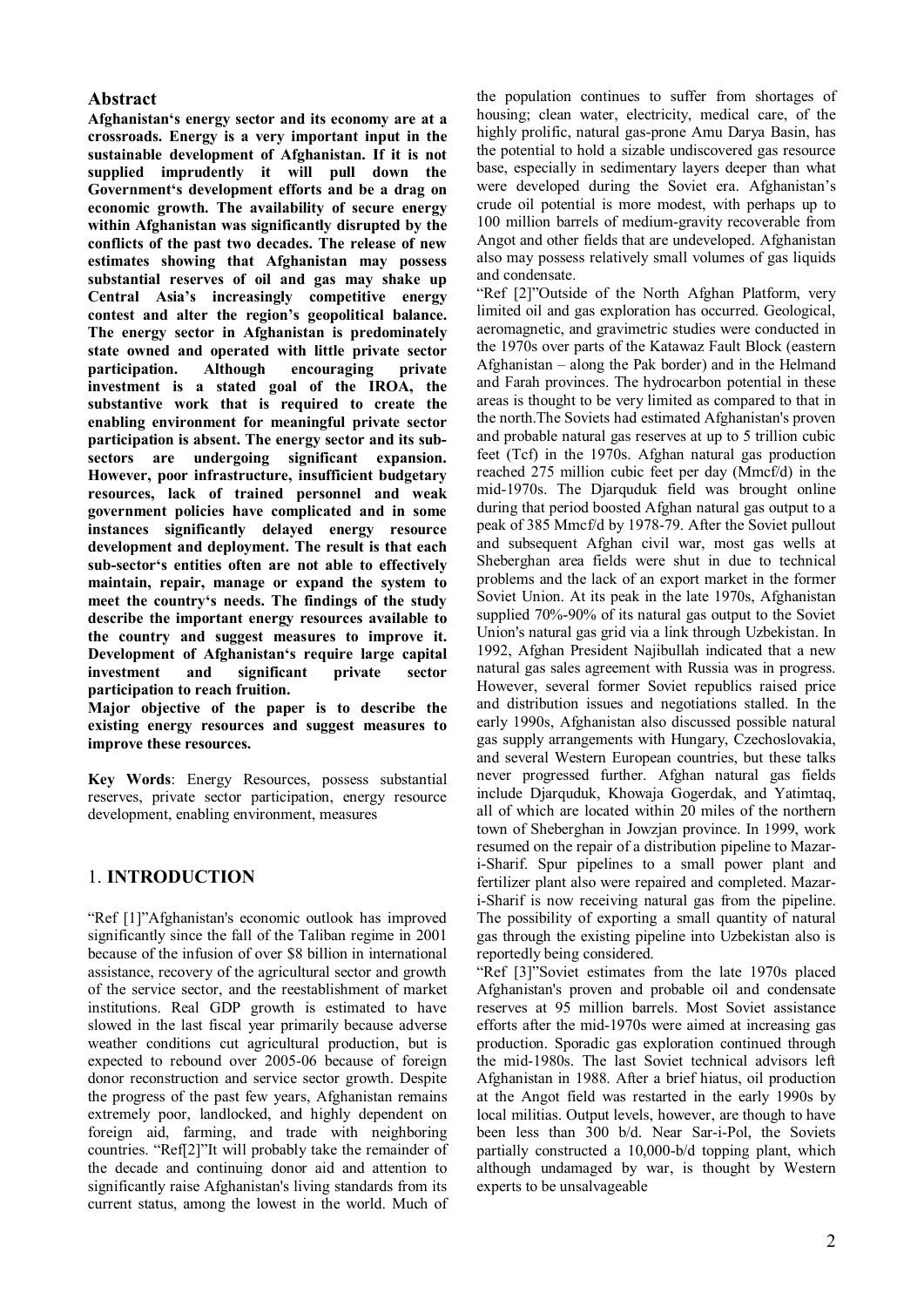# **Table 1 Energy Infrastructure at a Glance**

| Oil                                 |                                                                                                                                                                                                                                                                                                           |  |  |  |  |  |
|-------------------------------------|-----------------------------------------------------------------------------------------------------------------------------------------------------------------------------------------------------------------------------------------------------------------------------------------------------------|--|--|--|--|--|
| Angot Oilfield                      | Produces a small quantity of crude oil; located in Sar-i-Pol<br>province. Primitive retorts used at the field and near Sheberghan<br>to refine produced oil.                                                                                                                                              |  |  |  |  |  |
| <b>Natural Gas</b>                  |                                                                                                                                                                                                                                                                                                           |  |  |  |  |  |
| Sheberghan<br>Area<br>Gas<br>Fields | The Djarquduk, Khowaja Gogerak, and Yatimtaq natural gas<br>fields are all located within 20 miles of Sheberghan.                                                                                                                                                                                         |  |  |  |  |  |
| Pipeline<br>to<br>Mazar-i-Sharif    | A pipeline connects these natural gas fields to Mazar-i-Sharif.<br>Limited amounts of gas currently are supplied to a 48-MW<br>power plant near Mazar-I-Sharif (which is operating at less than<br>one-third full capacity) and for the 100,000 mt/y fertilizer plant,<br>which is partially operational. |  |  |  |  |  |
| Local<br>pipelines                  | Small-diameter pipelines supply gas to the Khwaja Gogerdak<br>and Djarquduk gas fields with Sheberghan and nearby villages.                                                                                                                                                                               |  |  |  |  |  |
| Electricity                         |                                                                                                                                                                                                                                                                                                           |  |  |  |  |  |
| Kajaki Dam                          | Located in Helmand province near Kandahar; transmission lines<br>to Kandahar repaired in early 2002, after being damaged by<br>airstrikes in November 2001. Upgrading and expansion program<br>is underway.                                                                                               |  |  |  |  |  |
| Mahipar Dam                         | Installed capacity of 66 MW. Near Kabul. Operational only two<br>to three months out of the year (springtime) but currently<br>lacking adequate water.                                                                                                                                                    |  |  |  |  |  |
| Naghlu Dam                          | Installed capacity of 100 MW. Operational. Provides most of the<br>electricity used in Kabul.                                                                                                                                                                                                             |  |  |  |  |  |
| Darunta Dam                         | Installed capacity of 11 MW. Operational. In Nangarhar<br>province near Jalalabad.                                                                                                                                                                                                                        |  |  |  |  |  |
| Sarobi Dam                          | Installed capacity of 22 MW.                                                                                                                                                                                                                                                                              |  |  |  |  |  |
| Dahla Dam                           | Kandahar province. Operational.                                                                                                                                                                                                                                                                           |  |  |  |  |  |
| Mazar-i-Sharif<br>Power Plant       | Small natural gas-fired power plant near Mazar-i-Sharif,<br>partially operational at under 30 MW.                                                                                                                                                                                                         |  |  |  |  |  |
|                                     | Note: This listing of Afghanistan's energy infrastructure was compiled from<br>information available in press and media sources and should not necessarily be                                                                                                                                             |  |  |  |  |  |

information available in press and media sources, and should not necessarily be considered comprehensive. Only facilities which have been reported to be functional or under repair have been included.

#### **II. METHODOLOGY AND OBJECTIVE OF THE STUDY**

The major objective of the study is to make a descriptive review of the existing energy resources in Afghanistan and at the end suggest some important measures in order to make the best possible use of these resources. The methodology of the study was observation and interviews conducted with the respondents related to the study. The nature of the study was descriptive so the data was collected from the Afghan government reports, World Bank, Asian development Bank reports, research papers and other sources.

#### **III. MATERIAL AND METHODS**

#### **The State of the Energy Sub-sectors in Afghanistan detailed Analysis Electricity**

"Ref [4]"Electricity drives modern economies and per capita consumption of electricity in Afghanistan is one of the lowest in the world. After a long period of decline, generating capacity, is beginning to grow again as are generation and consumption. Hydro plants account the largest share of capacity with imports in second place and growing. The most promising long-term resource for power generation in Afghanistan is hydropower, which accounts for over 50% of grid-connected installed capacity 6**.** Following hydropower, thermal generation, primarily diesel generation, supplies power mainly to urban areas. Utilization of indigenous fossil fuels (natural gas and coal) for power generation is very limited as is utilization of solar, wind and other renewable energy resources. Reliance on diesel is both expensive and environmentally hazardous. Diesel generation costs almost 30 US cents per khw compared to natural gas at 3.5 US cents per kWh. Efforts are underway to utilize local natural gas for power production and this should remain a top priority.

|                                   |              |               |                |                 |               |              | $1980\cdots1990\cdots2000\cdots2001\cdots2002\cdots2003\cdots2003\cdots2004\cdots2005\cdots$ |               |
|-----------------------------------|--------------|---------------|----------------|-----------------|---------------|--------------|----------------------------------------------------------------------------------------------|---------------|
| Generation·<br>(billion-kWh)<     | $0.94 - 0.0$ | $1.10 - 2$    | $0.47 - \circ$ | $0.39 - 0.59$   | $0.69 - 0.02$ | $0.81 - 0.5$ | 0.76                                                                                         | $0.75 - 0.75$ |
| Imports.<br>(billion-kWh)-d       | $0.00 \circ$ | $0.00 -$      | $0.10 -$       | $0.20 - 0.0$    | $0.15 - 0.15$ | $0.10 -$     | $0.10 - 0$                                                                                   | $0.10 - 0.0$  |
| Consumption .<br>(billion k Wh)-4 | $0.88$ .     | $1.02 - 0.01$ | $0.53 - 0.53$  | $0.56 - 0.56$   | $0.79 - c$    | $0.86 - 0$   | $0.81$ <sup><math>\circ</math></sup>                                                         | $0.80 - 0$    |
| Capacity-<br>(million kW) ∘¤      | $0.426 - c$  | $0.494 - 0.5$ | $0.405 -$      | $0.265 - 0.000$ | $0.264 - 0.$  | $0.323 - 0.$ | $0.323 - 8$                                                                                  | $0.320 - 0.$  |

Source: US EIA

#### **Table 3 Afghanistan electricity Production**

| YEARo             | ELECTRICITY - PRODUCTION (BILLION)<br>KWH)≎ |
|-------------------|---------------------------------------------|
| 2000c             | 0.43 <sub>0</sub>                           |
| 2001 <sub>0</sub> | $0.42$ o                                    |
| 20020             | 0.375 <sub>0</sub>                          |
| 20030             | 0.3348c                                     |
| 2004c             | 0.3348c                                     |
| 20050             | 0.54 <sub>0</sub>                           |
| 2006c             | 0.905 <sub>0</sub>                          |
| 2007c             | 0.7343c                                     |
| 2008c             | 0.8390                                      |
| 2009c             | 0.8395                                      |

Source: CIA World Fact Book

**Table 4 Afghanistan Electricity Consumption**

| Year | Electricity - consumption (billion kWh) |
|------|-----------------------------------------|
| 2000 | 0.51                                    |
| 2001 | 0.4806                                  |
| 2002 | 0.45375                                 |
| 2003 | 0.5114                                  |
| 2004 | 0.5114                                  |
| 2005 | 0.6522                                  |
| 2006 | 1.042                                   |
| 2007 | 0.7829                                  |
| 2008 | 1.088                                   |
| 2009 | 1.418                                   |

Source: CIA World Fact Book

Rural power supply continues to rely mostly on micro-hydro plants (MHPs), limited diesel (mostly privately owned), and batteries, with very limited availability to the rural population.7Most rural power generation efforts are funded by donors with limited costsharing by the Government. The financial condition of the sector and the utility is going from bad to worse because there has been little improvement in tariffs and operations while at the same time substantial assets have been added to the system. Maintaining and operating these is expensive and if the Government does not shift its focus from building new infrastructure alone to efficiently operating and maintaining what is has, the burden on the economy will be enormous.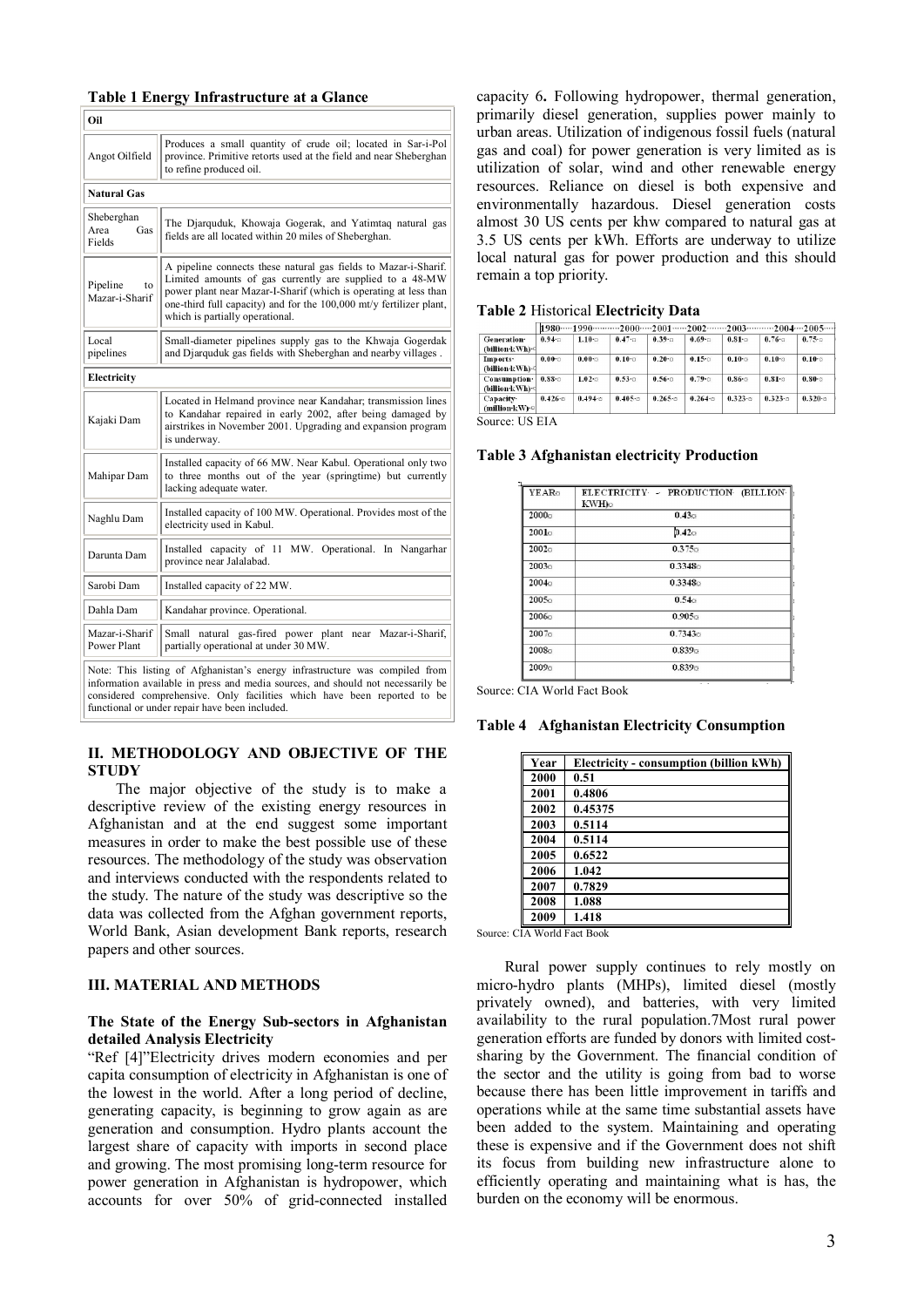"Ref [5]"Energy in Afghanistan in recent history can be categorized as a period where supply has always been short of demand, as it has in many similar countries. The demand for energy outstrips current supply in every category of energy, including traditional energy which is unsustainably harvested. Much of the deficit in supply can be blamed on the lack of investment, cannibalization and carnage that has accompanied Afghanistan's civil crises since 1978. As civil strife strains financial resources new investment is abandoned, routine maintenance is postponed; spares are taken from one plant for another; skilled human resources that are needed to maintain the capital stock leave; and soon parts are stolen and sold for other uses. Sad and unpreventable as this is, a large share of the gap can be blamed on faulty resource allocation policies.

#### **Petroleum**

Relative to other forms of energy and to the region, Afghanistan has minimal oil and gas resources and consumption at this time is mainly transportation fuels and liquid fuel for power. Currently petroleum products such as diesel, gasoline, and jet fuel are imported, mainly from Pakistan and Uzbekistan, with limited volumes from Turkmenistan and Iran. Natural gas holds potential for power generation but suffers from a severe lack of investment.

#### **Natural Gas**

Natural gas it not yet a significant energy resource, although it has the potential to be a significant source of energy for the country and an important source of revenue to the Government. The consumption of natural gas is supply constrained just as it is for all other energy resources.

#### **Table 5 Natural Gas Energy Data (Billions of Cubic Feet)**

|             | 1980c  | 1990c    | $2000 -$       | 2001 <sub>0</sub> | 20020       | 20030     | 20040     | 2005c     |
|-------------|--------|----------|----------------|-------------------|-------------|-----------|-----------|-----------|
| Production  | $60 -$ | $104 -$  | 8 <sub>o</sub> | $2 - 0$           | $2 - 0$     | Ŀo        | $\Gamma$  | $1\circ$  |
| Consumption | 200    | $67 - 0$ | 8 <sub>0</sub> | 20 <sub>0</sub>   | $2 - 0$     | Ŀo        | ŀо        | ŀο        |
| Reserves:   | $NA$ o | $NA$ o   | 3,530-0        | $3.530 -$         | $3.530 - 0$ | $3.530 -$ | $3.530 -$ | $3.530 -$ |

Source: US EIA

Production of gas is estimated at about 21.2 million cubic feet/day, although it is likely that this is an overestimate8. In 2003, the World Bank reported that Afghanistan ―meets only 40% of increasing domestic natural gas demand, produces gas at 25% of its peak level in the 1980's, and loses 30% of that production to leakage - posing revenue and safety issues.  $\Box$  By 2006, this had fallen to about 20% of gas demand being met. To increase production, both the complete infrastructure must be re-built and/or constructed as new and new exploration and development must be undertaken.

**Table 6 Natural gas - production: 20 million cu m** 

|      | Year   Natural gas - production   Rank   Percent Change   Date of Information |    |            |             |
|------|-------------------------------------------------------------------------------|----|------------|-------------|
|      | 2004   220,000,000                                                            | 68 |            | 2001 est.   |
| 2005 | 220,000,000                                                                   | 68 | $0.00\%$   | $2001$ est. |
| 2006 | 50,000,000                                                                    | 76 | $-77.27%$  | $2003$ est. |
| 2007 | 20.000.000                                                                    | 84 | $-60.00\%$ | 2004 est.   |
| 2008 | 20.000.000                                                                    | 87 | $0.00\%$   | 2006 est.   |
| 2009 | 20.000.000                                                                    | 86 | $0.00\%$   | $2006$ est. |

Source: CIA World Fact Book

#### **Table 7 Natural gas - consumption: 20 million cu m**

| <b>Year</b> | <b>Natural</b><br>gas<br>-<br>consumption | Rank | Percent<br>Change | of<br>Date<br><b>Information</b> |
|-------------|-------------------------------------------|------|-------------------|----------------------------------|
| 2004        | 220,000,000                               | 92   |                   | 2001 est.                        |
| 2005        | 220,000,000                               | 92   | $0.00 \%$         | 2001 est.                        |
| 2006        | 50,000,000                                | 101  | $-77.27%$         | 2003 est.                        |
| 2007        | 20,000,000                                | 107  | $-60.00%$         | 2004 est.                        |
| 2008        | 20,000,000                                | 108  | $0.00 \%$         | 2006 est.                        |
| 2009        | 20,000,000                                | 109  | $0.00 \%$         | 2006 est                         |

Source: CIA World Fact Book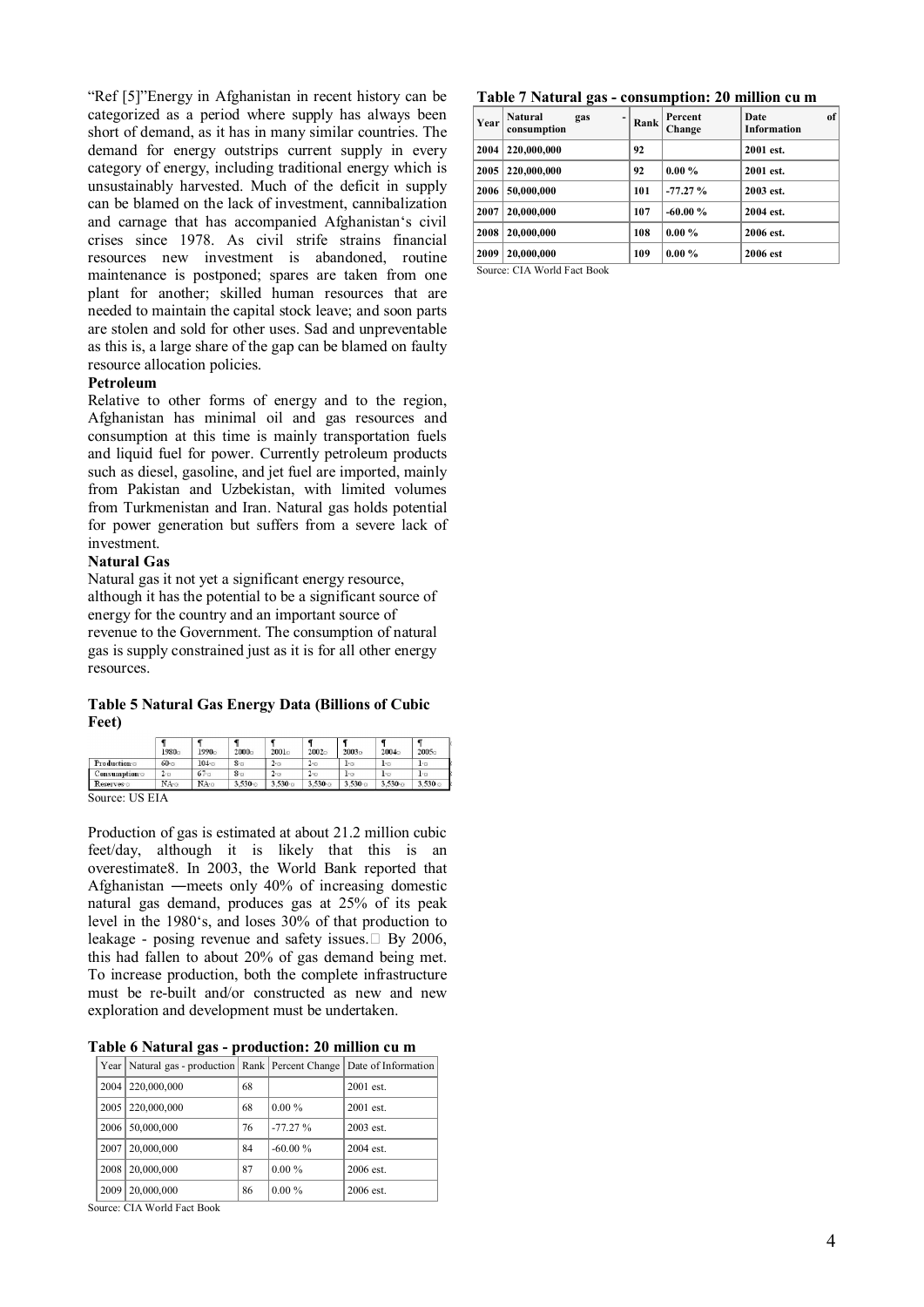"Ref [6]"Like other energy prices, current gas prices are too low to cover costs of rehabilitation, O&M and expansion of production and infrastructure. For incremental gas production, tariffs may be less than half of the level needed to cover costs. Moreover, the IROA collects no taxes or royalties from the natural gas sector, missing out on a potentially major source of revenue. As a result, sector entities have been unable to effectively operate, repair and maintain the system. A large part of the infrastructure for storage, transmission and distribution has been damaged while the remaining capacity is in need of rehabilitation. There is no incentive to conserve or to optimize use of gas resources as the present cost is so low and operations are so inefficient.

There is a good deal of uncertainty about reserves that can only be resolved with further exploration. Studies put proven reserves between 1 trillion cubic feet (tcf) and 15 to 20 tcf. Other studies estimate additional probable reserves of 15 or 20 tcf. Regardless, of the whether reserves are 1 tcf or more, there is still sufficient gas to justify immediate exploration and develop and utilization in power and, possible, for compressed natural gas (CNG) vehicle.

"Ref [7]"Development of Afghanistan's natural gas resources has the potential of improving domestic energy resources, reducing environmental impacts and supporting economic growth. Natural gas reserves are potentially large enough to support development of electricity generation as well as a fertilizer plant and local commercial and residential markets in the Sheberghan area. Plans are underway to rehabilitate the gas

fields to expand production and to upgrade the existing gas pipeline network to supply the fertilizer plant and the local market. Activities to promote exploration and development of additional gas resources have been underway for some time.

Progress in developing these resources is being delayed by a number of factors that affect the ability to develop this resource and attract private investment. Technical assistance and training activities provided through donor funding have been ongoing for a number of year to help resolve this impediments. To date, results have been mixed and many of the activities are behind schedule.

Due to the importance of the natural gas sector as a significant contributor to Afghanistan's domestic energy production, as well as provide an important revenue source to the GOA, efforts to develop the sector need to be given a high priority within the IROA  $\,$ s overall Energy Sector Strategy.

### **Crude Oil**

"Ref [8]"Afghanistan has only limited supplies of oil. According to the USGS reserves are 13-14 million tons. Domestic oil production is insignificant with current production is about 400 barrels/day (Technical Annex, January 2004).

As a result, Afghanistan depends on imports for most of its consumption. Oil is produced in limited quantities primarily from the Angot oil field, located in Sar-i-Pol province. The U.S. government estimates that total oil reserves could be as much as 270 billion barrels.

If investments take place as envisioned, it is estimated that oil production could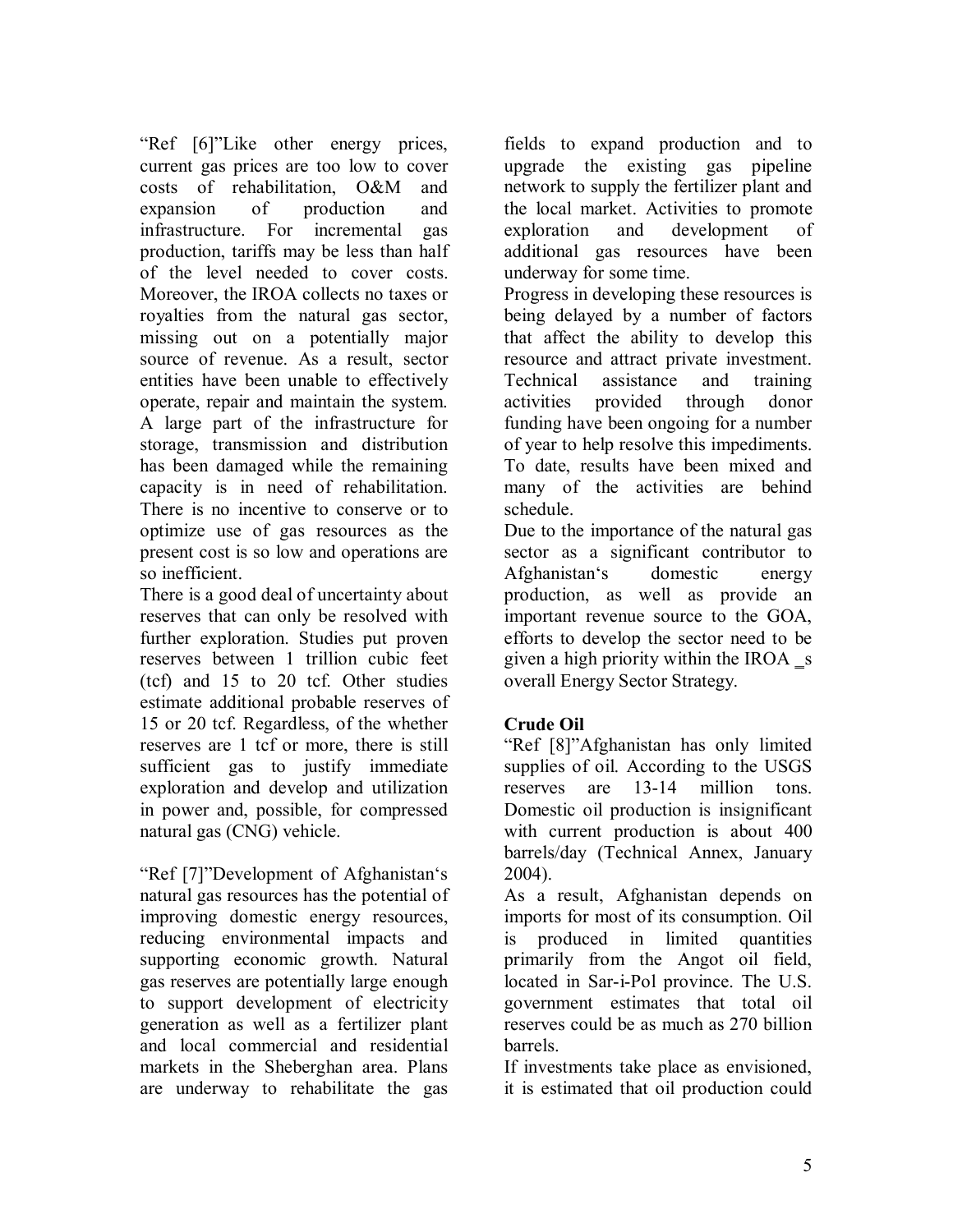increase from the current 400 bpd (barrel of oil production per day) to 3,000 bpd increased investment will require changes in the laws, rules and regulations in the sector and creating an

capacities seem small in comparison with the estimated overall LPG demand. LPG is sold to final consumers in

#### **Coal**

Like all other in Afghanistan, the demand for coal does not drive production but rather production limits consumption. The table below illustrates the production and consumption position since 1980. The Afghan coal industry is operating at low production rates, less than 200,000 tons reported per year; devastation of more than 2 decades of war and years of neglect, Afghanistan's coal mines struggle to sustain current by 2008; 5,000 bpd by 2010 and 10,000 bpd by 2015. Clearly, however, the environment conducive to expanded private sector involvement.

cylinders with capacities of 10, 20, and 40 kg.

levels of production. The supply of coal is essential for domestic energy / heating and industrial uses. The quantity and quality of coal resources remains relatively unknown and programs to assess alternatives could take up to three years. As such, there will be a continued reliance on existing producing mines in Baghlan province as well as small mines in Bamyan provinces.

#### **Table 8**

| Coal           |                    | 1980  | 1990  | 2000  | 2004  | 2005  | 2006  | 2007  | 2008  |
|----------------|--------------------|-------|-------|-------|-------|-------|-------|-------|-------|
| <b>Energy</b>  | <b>Production</b>  | 0.131 | 0.116 | 0.089 | 0.092 | 0.096 | 0.099 | 0.103 | 0.099 |
| Data           | <b>Consumption</b> | 0.131 | 0.116 | 0.089 | 0.092 | 0.096 | 0.099 | 0.103 | 0.099 |
| (million       |                    |       |       |       |       |       |       |       |       |
| short tons)    |                    |       |       |       |       |       |       |       |       |
| Source: US EIA |                    |       |       |       |       |       |       |       |       |

Until the end of 2006, Afghan coal operations were primarily contained in state enterprises of Northern Coal Enterprise and Sabzak Coal with oversight of the Ministry of Mines. Some recent lease arrangements to private operators have since been put in place that provide private firms with coal mining rights affiliated with cement operations. In May 2007, President Karzai announced the establishment of a Coal Commission. The genesis of this commission is the increasing discussion within Government to promote

indigenous energy resources for power use as well as to examine the industry demand for coal as a fuel source. No programmatic assistance has been provided to the Afghan coal sector.

**Coal deposits and cost** "Ref [9]"In general terms there are 11 coal mines in Afghanistan with approximately 5 that have been deemed to be reasonably safe for operation and viable for local production and use. Considerable coal reserves have yet to be explored in Afghanistan. Coal is used in these mining areas as well as transported into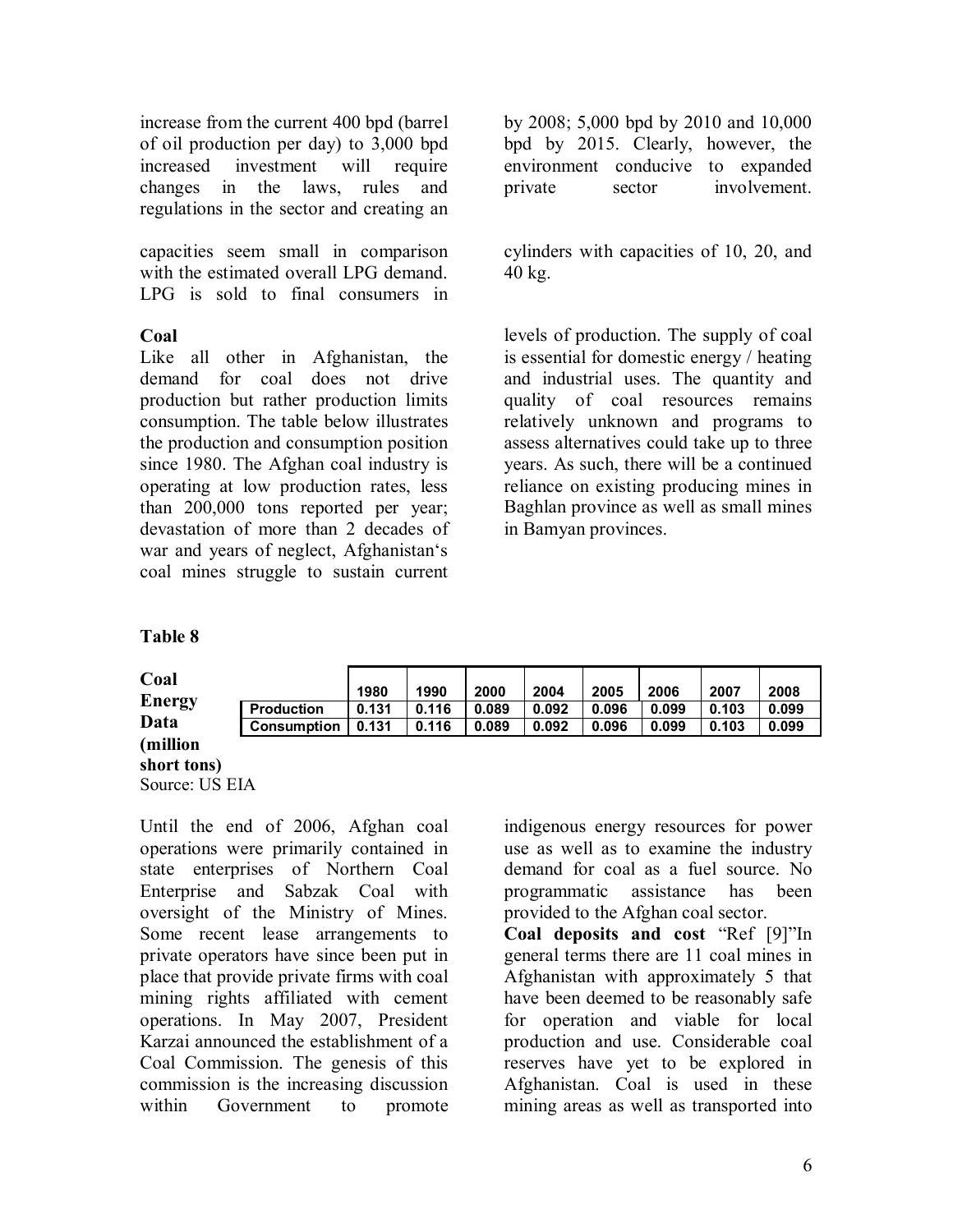Kabul and other cities; transport of coal is generally conducted by private market

entities although some mines maintain their own transportation as well. The current price of coal is indicated to be \$65-\$90 per ton depending on transport costs – the actual coal price per ton is estimated to be around \$20-\$25.00. In terms of regional coal costs, this is high.

The health and safety conditions at the mines, many of which are underground, are horrific. An example is the ongoing fires at the Dahne Tor coal mine. US Geological Survey (USGS) experts visited the site in 2006 and indicated that unregulated mining observed is conducted in a seam that is several hundred feet (stratigraphically and topographically) higher than the main seam that was mined decades ago. The main mine was semi-mechanized, but everything is now collapsed, attributed by Afghan coal managers to landslides, poor technical oversight and general subsidence. It is estimated that millions of dollars are required to sufficiently upgrade the health and safety conditions at these mine operations.

Longer-term strategies for growth in the Afghanistan coal sector remain several years away but consideration of coal power is underway; the Ministry of Mines has included a 100MW coal fired power plant in its 1386 budget figures; this presents interesting inter-ministerial issues as the Ministry of Energy and Water is responsible for state power generation which is implied in this budget proposal. The confirmed quantity and quality of coal resources remains relatively unknown but appears good.

### **Coal Uses**

Afghan coal is primarily used for home cooking and heating needs. The estimated demand for coal in

Afghanistan is approximately 250,000 tones per year (for residential, commercial, and light industrial uses nationwide). Over the next three years it is expected that demand for coal will also increase as a result of the manufacture of cement and possible coal power development. Therefore, recovery of the cement industry will significantly alter the total demand for coal. Mechanisms are not in place to transparently and rapidly address winter coal issues.

#### **Coal for power**

"Ref [10]"In addition to the Aynak copper power needs, Government has begun to assess the power needs of the proposed Hajigak Iron Ore deposit as well as simply the generation of coal for power to supply the central and western parts of the country that now have no or limited power access. This is a topic where both the Ministry of Mines and the Ministry of Energy and Water have important roles but have yet to determine strategic priorities for development of coal for power including methods to attract sustainable investment. Opportunities such as this argue for the development a cogeneration policy and simplified power purchase agreements for co generated power.

### **Rural and Renewable Energy**

Renewable energy offers the greatest hope for Afghanistan in general and rural energy in particular. Renewable energy includes hydro, solar, wind, geothermal, biomass and wood. Hydro, both large and small, represents significant untapped resources. According to the ADB, there is 18,400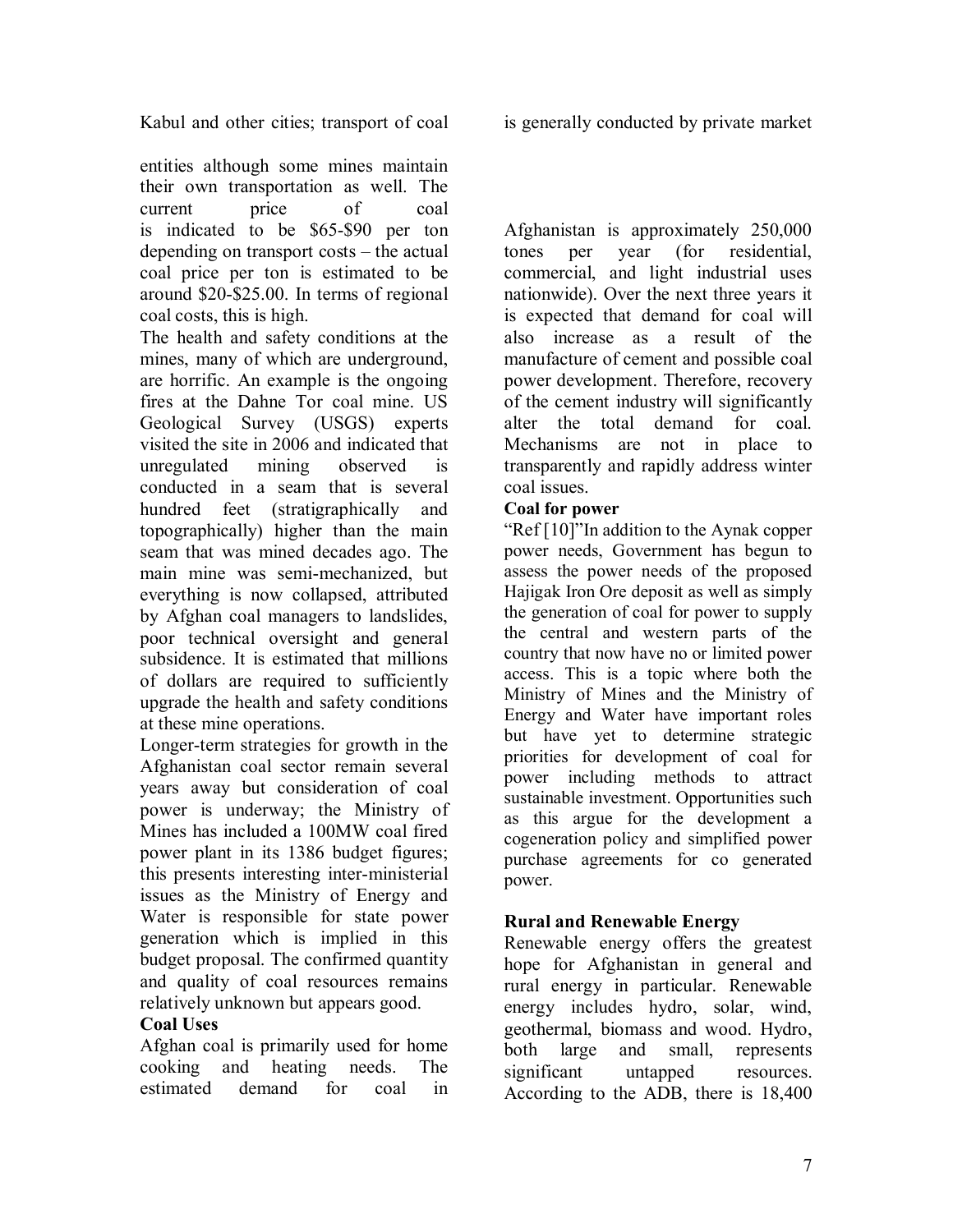MW of untapped hydro potential in the country.

Afghanistan has excellent wind potential in many areas and is economical compared to diesel as shown in the table below.

| * * * * * *             | , , ,,,,,, , , ,,,,,,,,,, |                |                          |
|-------------------------|---------------------------|----------------|--------------------------|
| Wind<br><b>Resource</b> | <b>Wind Class</b>         | Wind Speed m/s | <b>Total</b><br>Capacity |
| <b>Utility Scale</b>    |                           |                | <b>Installed (MW)</b>    |
| Good                    |                           | $6.8 - 7.3$    | 75,970                   |
| <b>Excellent</b>        |                           | $7.3 - 7.7$    | 33,160                   |
| <b>Excellent</b>        | o                         | $7.7 - 8.5$    | 33,100                   |
| <b>Excellent</b>        |                           | > 8.5          | 15,800                   |
| <b>Total</b>            |                           | 158,100        |                          |

 **Table 9 Wind Potential**

Source: National Renewable Energy Laboratory

"Ref [11]"Not all of this potential wind energy can be economically converted into electricity because of a number of factors such as distance from population centers and wind speed. However, the first initial survey indicates that there is significant potential which can be tapped at around US\$ 0.09 per kWh.

There is significant solar potential but it still remains a high cost energy resource for electricity. The Indian Government has funded a solar village initiative. While solar PV is expensive compared to the cost of generation for other alternatives, there is strong evidence that with the proper enabling environment of micro credit and training, solar home systems are a viable electricity source. Solar cookers have shown significant promise in other countries and may have widespread application here. Solar cookers were deployed in Afghan refugee camps in Pakistan.

"Ref [12]"It is important to note that there are many environmental benefits from using renewable energy such as reduced emissions (both indoor and outdoor) but the development of renewable energy must also consider the potentially negative environmental impacts. It is important that EIA

guidelines be followed and the as with any energy project, public debate is an important tool.

There is an overwhelming view that rural areas need electricity and that providing access is the best use of resources for energy. An Asia Foundation survey in 2006 concluded that at the local level electricity was the second most important problem behind unemployment. When survey respondents were asked what were the largest problems at the national level, they citied electricity as the ninth most important problem The Asia Foundation sample was not representative of the country from an energy perspective and used a definition for rural that obfuscates the real patterns of importance in planning development assistance The results from other countries consistently indicate that there is a hierarchy for demand to services and electricity is usually further down on the ladder than services such as an all weather road. water supply, schools, and clinics. For example, if the preponderance of survey respondents already has access to road, water and schools, then electricity may well be their next choice of service. In rural-remote Afghanistan, if Afghans are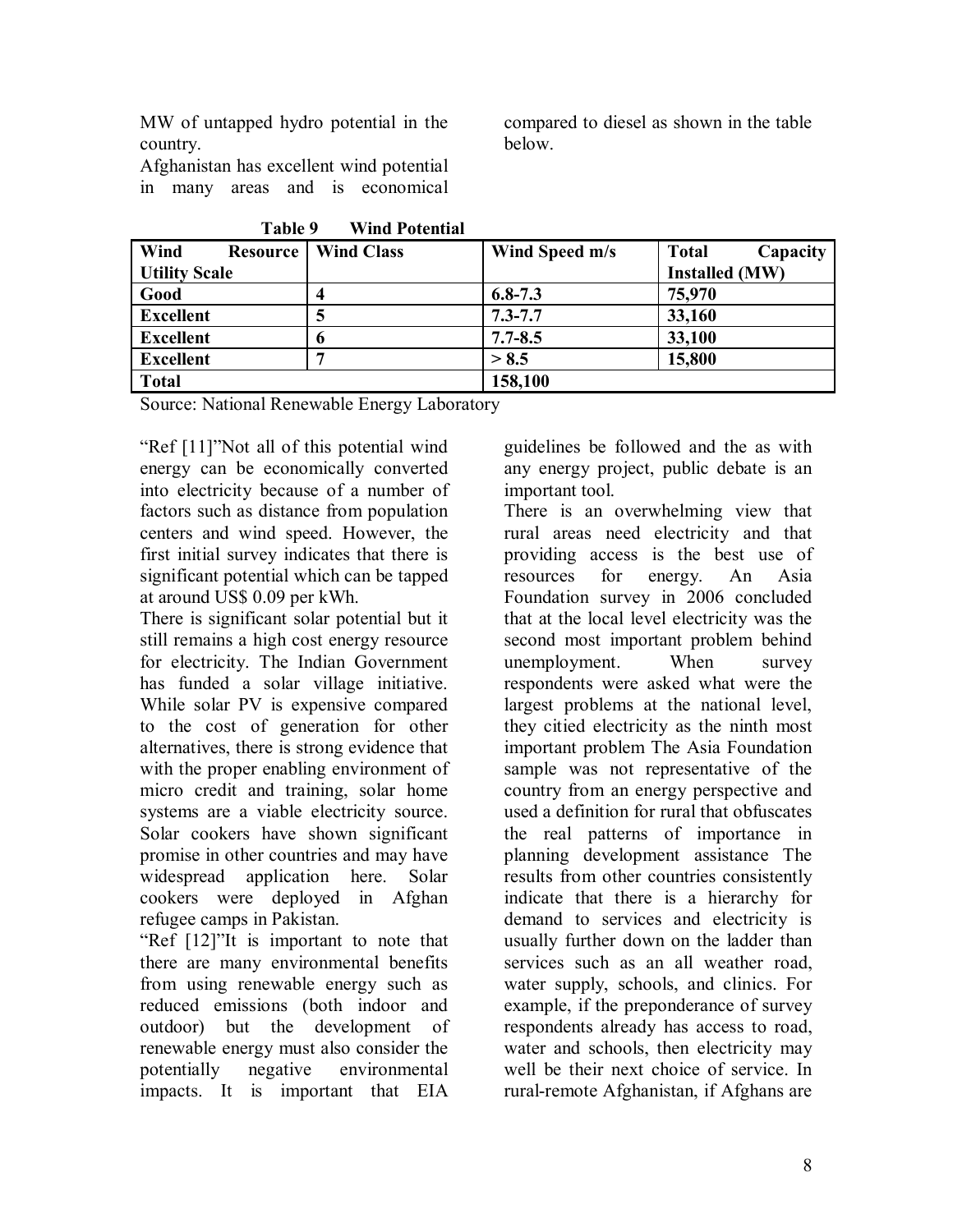similar to the peoples of the region, then access to electricity will not be their most urgent priority.

"Ref [13]"Additionally, experience the world over has provided an important lesson with regard to blindly providing access to electricity. There is no guarantee that increased access to .

### **Demand**

"Ref [14]"Although there is little data for Afghanistan on rural energy use, inferences can be drawn from similar countries in the region. There is a tendency to assume that grid connected electricity offers the best form of energy for rural populations. Experience throughout the world has shown that there is a progression in the use of energy. Due to the dispersed nature of the rural population, renewable energy offers the best solution for electrification for the majority of Afghanistan's rural population that currently does not have access to electricity and has no real expectation of connection to the grid

It is very important that the economic conditions and opportunities of rural population be fully understood when devising a rural energy strategy. Too often donors and Government officials have blindly followed a policy of rural electrification. The result has been much higher cost energy delivered than people can afford and little, if any, associated economic activity. The goal of increasing energy is poverty reduction and economic growth. Electricity alone in rural areas is unable to do that job.

What is not known about rural Afghan's economic and energy characteristics? First, rural Afghani's are poor by most countries'standards. ―Over 20.4% of the rural population cannot meet the minimum level of dietary energy

electricity will bring economic benefits. Simply look around in Kabul and other urban areas where residential access has increased. If access to electricity is not targeted to or coupled with income generating activities, then rural access brings lighting and little else

required to sustain a healthy life.  $\Box$  19 Unemployment is rampant. Average household income is estimated to be no greater than \$231 a year.

"Ref [15]"Probably less than 4% of rural households have access to electricity. Of those with access, 7% use electricity for lighting. Kerosene lamps are the major source of lighting, representing roughly 86 percent. It is highly likely given what is known about other countries, that the main source of cooking fuel is from self collected fire wood from which there is no monetary outlay or charcoal. This information is valuable because it tells us how much of a rural household's money income is devoted to energy. Using detailed data for Balochistan, the average rural household spends only 3.5% of its budget on energy and this includes imputed or no cash outlays. Clearly, for many families on the lower end of the income spectrum, the vast majority of energy services are self supplied – that is through the gathering of fuel wood, crop residues, and other biomass. Energy expenditures were dominated by wood, charcoal, and kerosene. Wood and charcoal are used mainly for cooking and heating, while kerosene is the main source of lighting. Rural Afghanistan is similar.

Extreme poverty in rural areas also is related to lack of income earning opportunities. The productive use of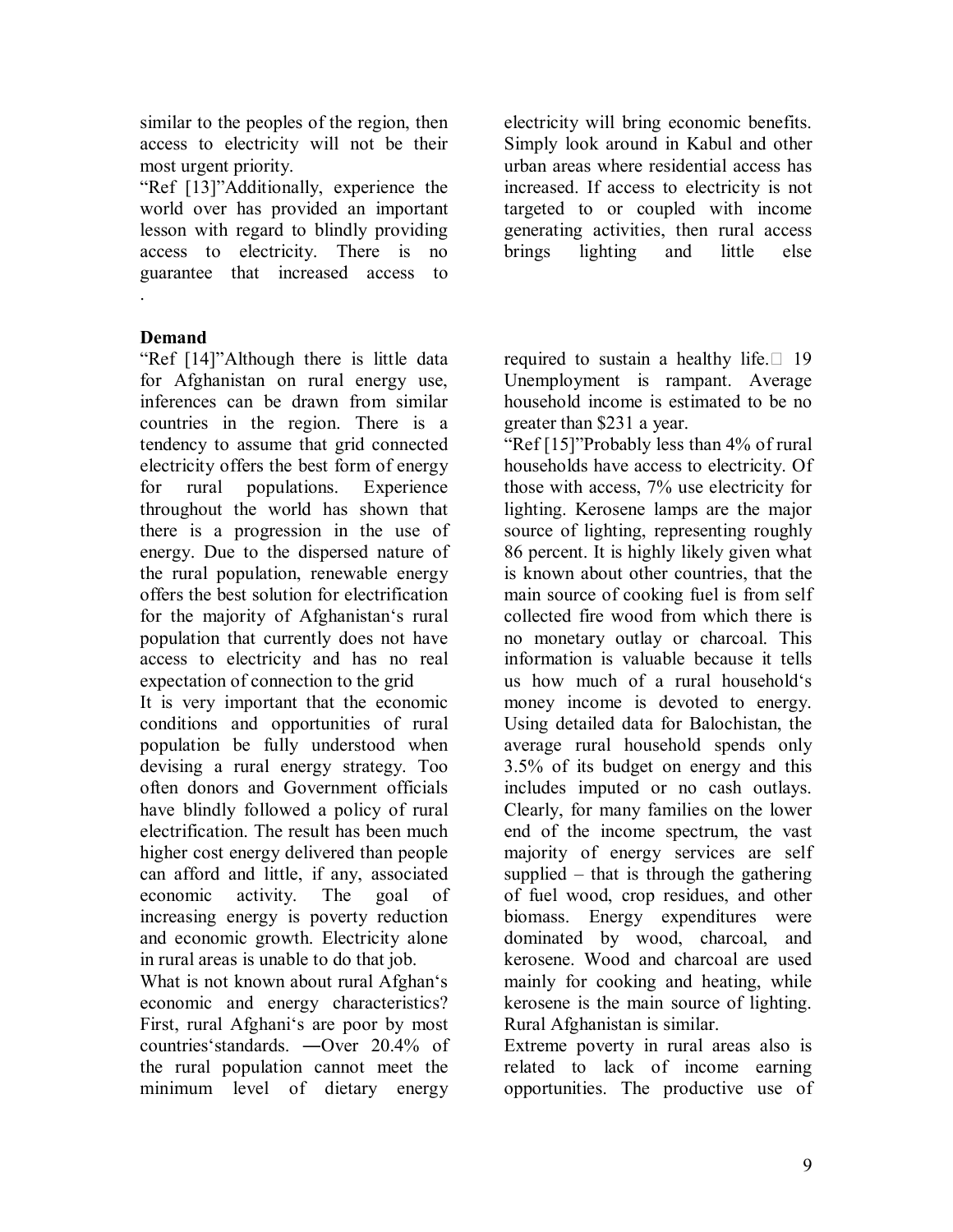energy helps reduce poverty by providing alternative sources of livelihoods and increase educational and training opportunities. The remoteness of rural locations and the rough terrain make expansion of the electricity grid

## **Supply**

"Ref [16]"There is no reliable data on traditional energy use in rural Afghanistan. The bulk of commercial energy is supplied by kerosene, Hydro power and diesels. Hydro, wind and solar offer opportunities for small scale supply. Following hydro, solar energy has the greatest potential as a renewable energy source but cost remains a major barrier. Estimates indicate that in Afghanistan solar radiation averages about 6.5 kWh per square meter per day and the skies are sunny about 300 days a year. Consequently, the potential for solar energy development is high, not only for solar water heaters for homes, hospitals and other buildings, but also for generating electricity. In addition, some 125 sites have been identified for micro-hydro resource development with the potential to generate 100 MW of power.

Other renewable energy technologies, particularly micro-hydro and wind energy, have broad applicability within rural areas of Afghanistan and offer employment opportunities directly through operation and maintenance requirements, and indirectly through businesses like agro $\Box$ processing that provide off farm work.

Hydropower, solar, wind and biomass offer the most potential to contribute to energy supply. Development, however, requires sound institutional and financial support, sustained commitment and a long-term development horizon. Use of renewable energy is beset by a number

into these areas economically infeasible. Therefore, the application off-grid technologies to these areas—including renewable energy resources— and other forms of energy is the primary focus of IROA activities.

of factors, including high upfront costs, lack of suppliers, inadequate financing mechanisms, and weak institutional and technical capacity.

### **The Role of the Private Sector**

"Ref [17]"Throughout the world, the role of the private sector in energy is growing and is significant in most countries. In Afghanistan, it is virtually nonexistent. The roles of the private sector vary from managing government owned assets to outright ownership and operation. There are examples where all these mechanisms coexist in one country. There are other examples where countries have chosen one model and yet, others where the country transitions over time from the simplest model (management contract) to complete ownership and operation.

To be sure, there are obstacles in Afghanistan to greater private sector involvement, primarily to investment, but some of these obstacles can be completely overcome and others offset with innovative mechanisms. The private sector can be called upon to manage, operate, invest and/or own energy entities and operations. Each different mechanism has its advantages and disadvantages. Often, there is a progression from management through ownership that takes into account the current situation. Take the electricity sub-sector for example. It is highly unlikely under the current security, institutional, policy and legal/regulatory situation, that private investors will be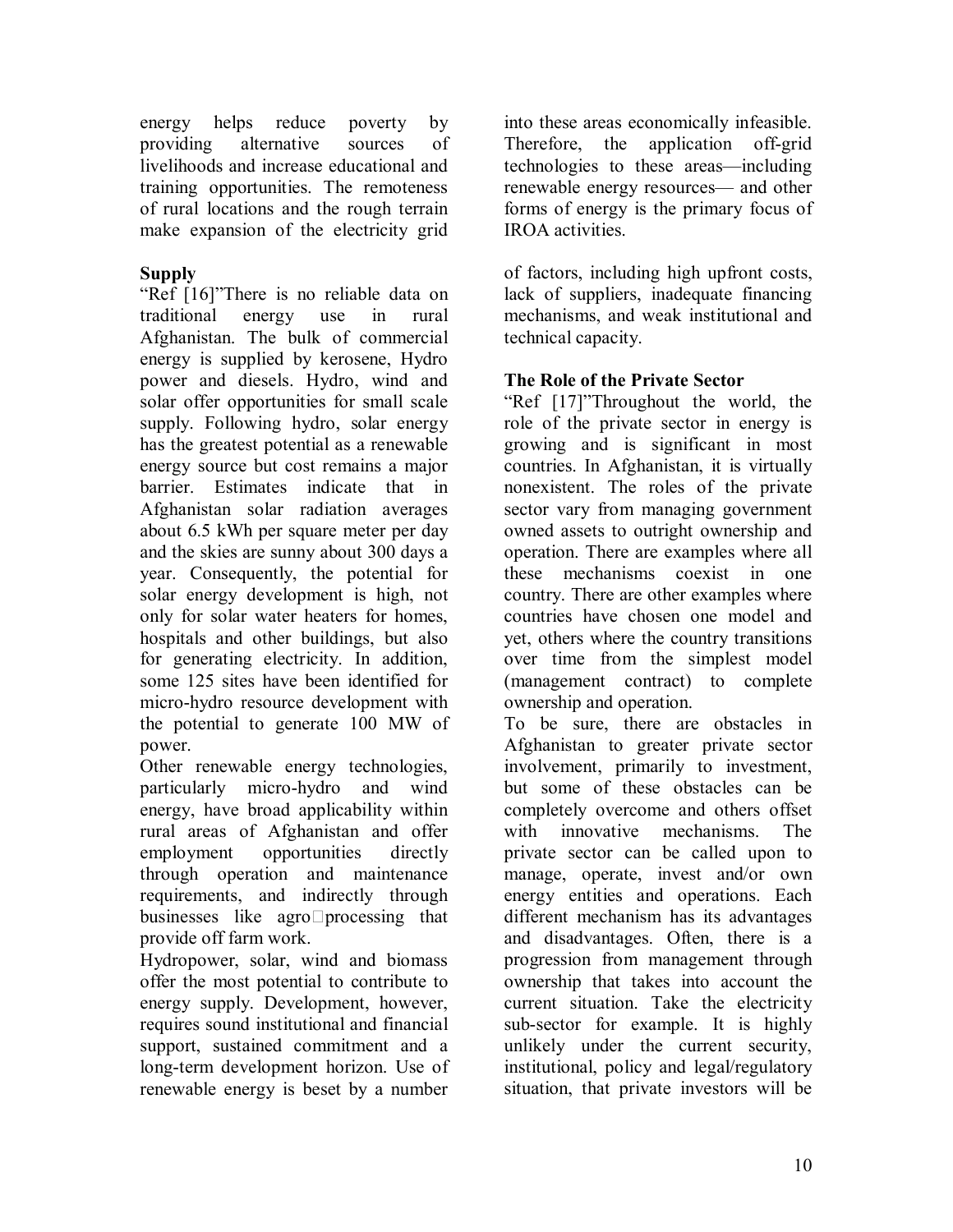attracted to invest in a large-scale power plant. However, until these issues are resolved, there are many other ways to use the private sector. Billing can be outsourced. Individual power plants

frameworks and other requisite mechanisms to foster full private sector ownership and operation.

The single most important challenge facing energy is attracting the private sector in a meaningful way. The sector is plagued by inefficiency and under investment. Private sector participation in Afghanistan's energy sector is crucial to achieving its long term objectives of the sector. Efforts to attract private investment are incorporated with IROA programs and projects, but there is no coordinated approach to achieving this goal. In particular, options for private participation beyond equipment and supplies and management contracts need to be explored, and effective policies put into place.

Perhaps the single biggest constraint in the sector is the very limited capacity given the tasks that need to be accomplished. Both the Ministries and the SOEs are characterized by limited capacity, the low numbers of trained/skilled personnel below the senior levels. It is imperative that basic managerial skills be provided and that training in accounting and finance also take place.

#### **IV. Suggested Measures to Improve Energy Sector in Afghanistan**

There is a time in Afghanistan's future when energy will be abundant, blackouts will be a thing of the past, and most of its energy needs will be provided directly by the private sector. Private could be given on management contract. There are a variety of mechanisms available now for the IROA to tap the private sector as it prepares the enabling

investors will develop power plants, operate and own distribution systems and develop in situ resources, just as they have begun to do in many countries. But that is the distant future. For now, Afghanistan must work hard to increase energy production, doing so efficiently and in a cost effective manner. It can do this by building new capacity and by improving the efficiency of existing infrastructure, building capacity in its workforce, and reorganizing its energy operations to make them more transparent, increase operating efficiency and prepare them for eventual entry into the private sector. At the same time though, it must begin laying the groundwork for the eventual large-scale participation of the private sector.

"Ref [18]"The time has come that Afghanistan must not only focus on the immediate energy needs but turn attention to the longer run. It knows where it is going and but not necessarily how to get there. This strategy will address the questions of where we are going and how we get there. What this means for energy is that as we continue to focus our efforts on short run options to increase supply, one must begin developing the foundation that will support long run sustainable growth. Afghanistan must be laying the legal, regulatory, commercial and institutional foundations to unleash the power of the private sector when conditions are appropriate.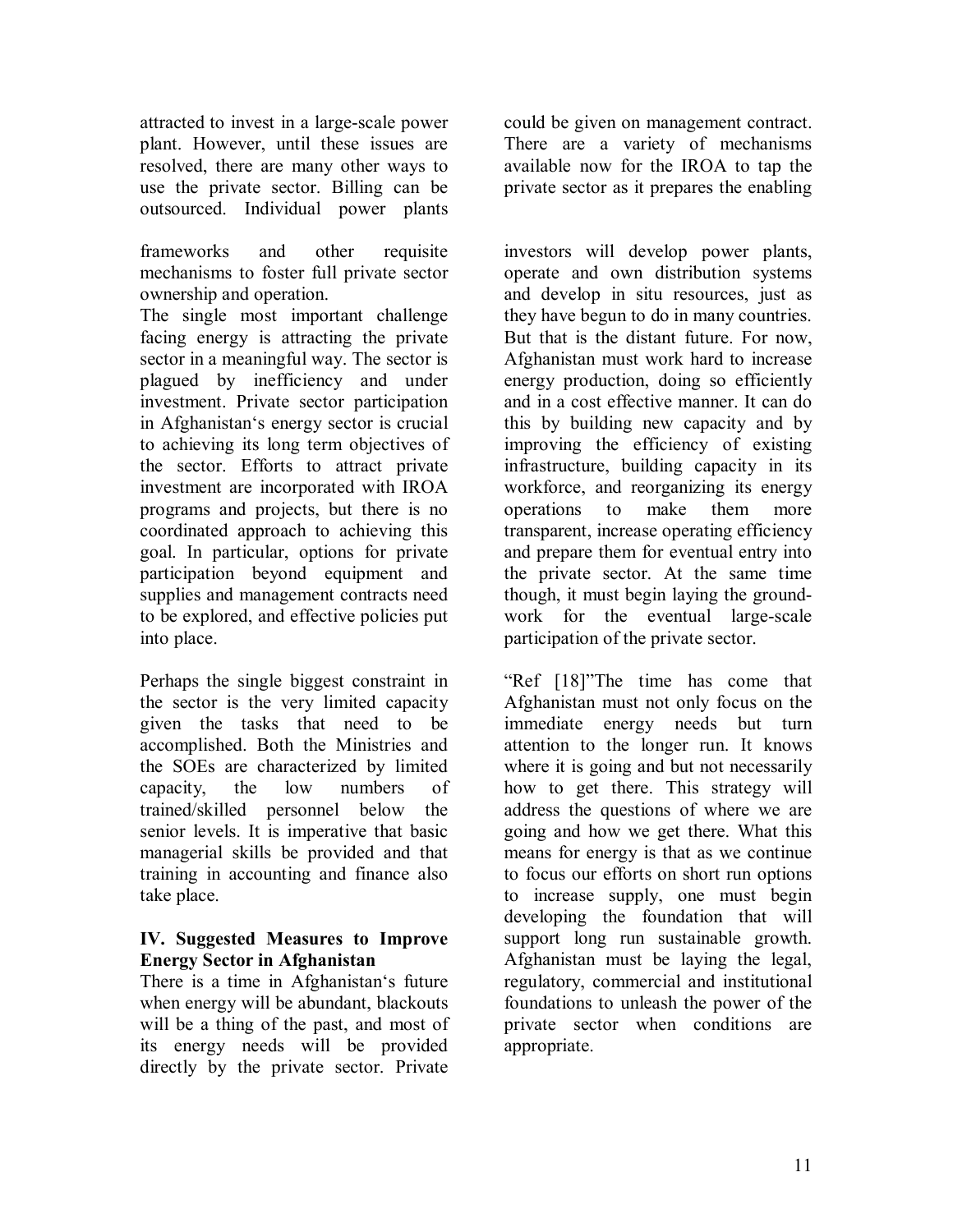The following factors will help in the improvement of the energy sector.

- Increased Private Sector Provision of Energy
- Better Sector Governance
- Increased trade with neighboring countries, focusing on the transmission of energy
- Expand the availability of electric power
- Develop a Master Plan for Rural Energy; and,
- Establish market-based tariffs with a clear timetable to phase out subsidies

## **Electricity**

Afghan government should rehabilitate hydro and thermal generating facilities; increase power imports and develop PPAs with Central Asian countries; purchase small diesel generating sets for supplementing power supply in selected urban areas; develop selected transmission lines to maximize deliverability from domestic generation sources and increase use of imported power; and develop micro-hydro and other energy resources in rural and remote areas. Through these combined efforts, the supply of electricity throughout Afghanistan has increased by 66% albeit from a very low base.

A key objective of these initiatives is to increase the number of connections, adding about 850,000 residential and non-residential connections by 2010 to it is important to note the domestic benefits resulting from developing the gas fields and gas-fired power plant. USAID is exploring options for some

increase access in urban areas from an estimated 27% currently to 65% by 201031; and, country-wide from 6% currently to almost 25 % by 2010. By 2015 the goal is to increase urban access to 90% and achieve an overall national access rate of 33%.

## **Natural Gas**

"Ref[19]"Development of Afghanistan's natural gas resources has the potential of improving domestic energy resources, reducing environmental impacts and supporting economic growth. Natural gas reserves are potentially large enough to support development of electricity generation as well as a fertilizer plant and local commercial and residential markets in the Sheberghan area. Plans are underway to rehabilitate the gas fields to expand production and to upgrade the existing gas pipeline network to supply the fertilizer plant and the local market. Activities to promote exploration and development of additional gas resources have been underway for some time.

Afghanistan needs to develop indigenous energy resources, including natural gas reserves in the Sheberghan area. Data on gas reserves indicate that there is sufficient low-cost gas reserves available to operate a combined cycle turbine plant at Sheberghan for 25 years and that the cost per kWh of power generated would be in the 2.8 to 3.5 cent range. While this is more expensive than the cost of imported power, which currently is in the 2.0 to 2.5 cents/kWh range, future prices are expected to be 4.0 cents/kWh or more. Also,

funding of a 100MW gas-fired power plant to be located near the Khwoja Gegertak, Jarkaduk and Yatimtaq gas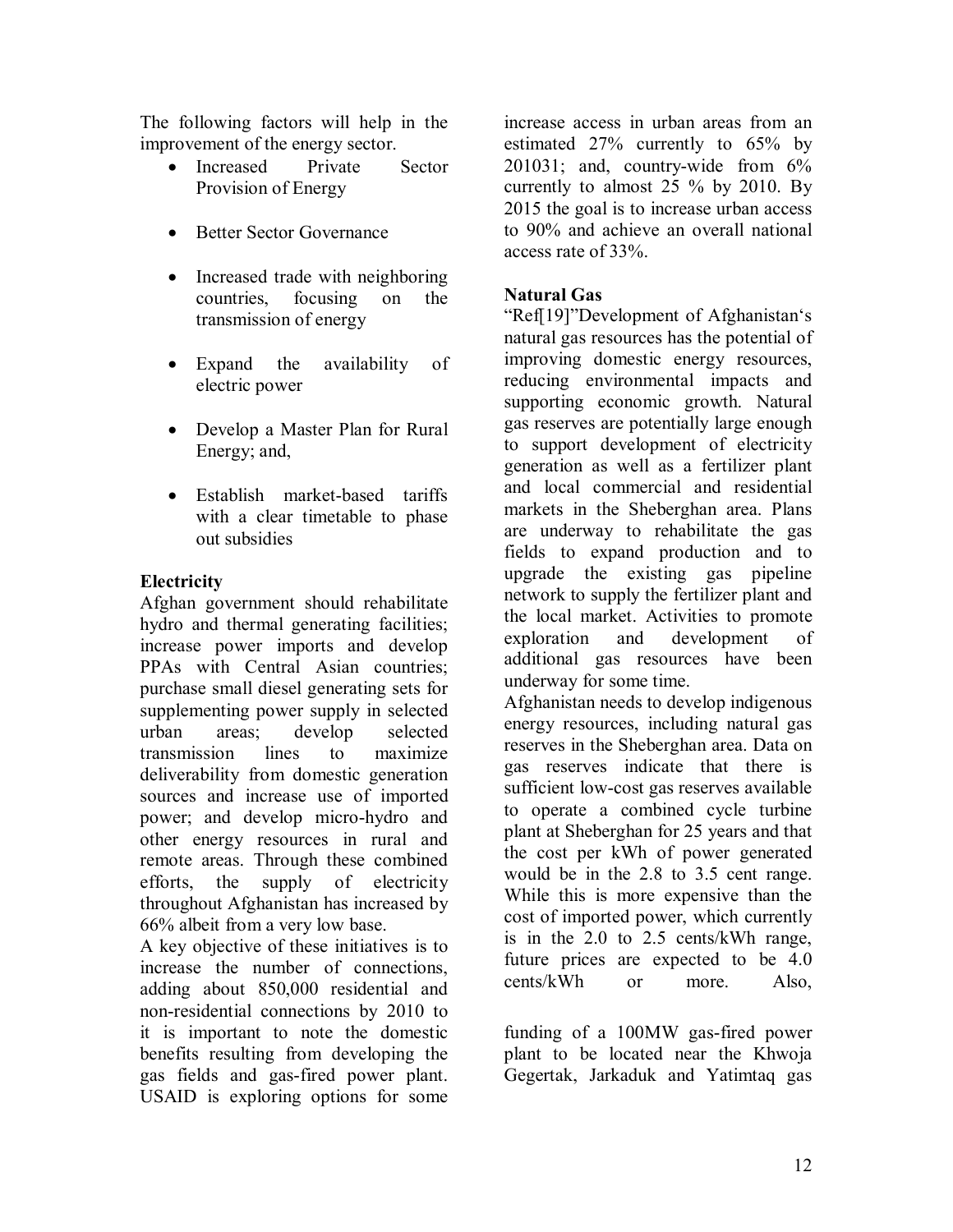fields and an associated urea plant. USAID is confirming the size of the reserves, quality of the gas and delivery prospects for the plant and plans to move forward with construction of the generating plant pending results of these assessments.

"Ref [20]"In addition, current gas prices are too low to cover costs of rehabilitation. For incremental gas production, tariffs may be less than half of the level needed to cover costs. Moreover, the IROA collects no taxes or royalties from the natural gas sector, missing out on a potentially major source of revenue. As a result, sector entities have been unable to effectively operate, repair and maintain the system. A large part of the infrastructure for storage, transmission and distribution has been damaged while the remaining capacity is in need of rehabilitation.

The majority of more than 12,000 residential customers and more than 700 business customers are not metered. Afghan Gas management indicates that metered and non-metered customers generally pay the same rate for gas. No meaningful data is available to adequately present the costs of operating and maintaining the system at this time.53 Moreover, the technical standard of Afghan gas operations is extremely low. There is no incentive to conserve or to optimize use of gas resources as the present cost is so low and operations are so inefficient.

The operational strategy of the Government for the gas sector is to promote economic growth by removing impediments to the reconstruction and modernization program and to open the sector to private investment, particularly for gas exploration and development. Efforts to attract private investment depend on developing policy reforms

and structural changes to support longerterm sector development and expansion. Progress to date has been slow, thereby limiting investor interest. Options to speed up this process and to increase private sector involvement need to be explored.

#### **Crude Oil and Petroleum Products**

"Ref [21]"Afghanistan has only limited supplies of oil. Domestic oil production is insignificant and current production is about 400 barrels/day.55 As a result, Afghanistan depends on imports for most of its consumption. Oil is produced in limited quantities primarily from the Angot oil field, located in Sar-i-Pol province. Given the serious supply shortfall, in order to meet country's needs, most petroleum products—diesel, gasoline and jet fuel included—are imported primarily from Pakistan and Uzbekistan.

Infrastructure for local production of oil is largely non-existent and what infrastructure is present is functioning inefficiently and suffers from chronic under-funding. In addition, the level of local expertise in oil exploration and development is limited. As a result, sector entities have been unable to operate effectively, to repair and maintain the system, nor engage effectively in new exploration and development. A large part of the infrastructure for storage, transmission and distribution of petroleum products has been damaged, while the remaining capacity is in need of rehabilitation.

Much of the petroleum resource potential of Afghanistan and all of the known crude oil and natural gas reserves are in northern Afghanistan, located in parts of two geologic basins – the Amu Darya Basin to the west and the Afghan-Tajik Basin to the east. Most of the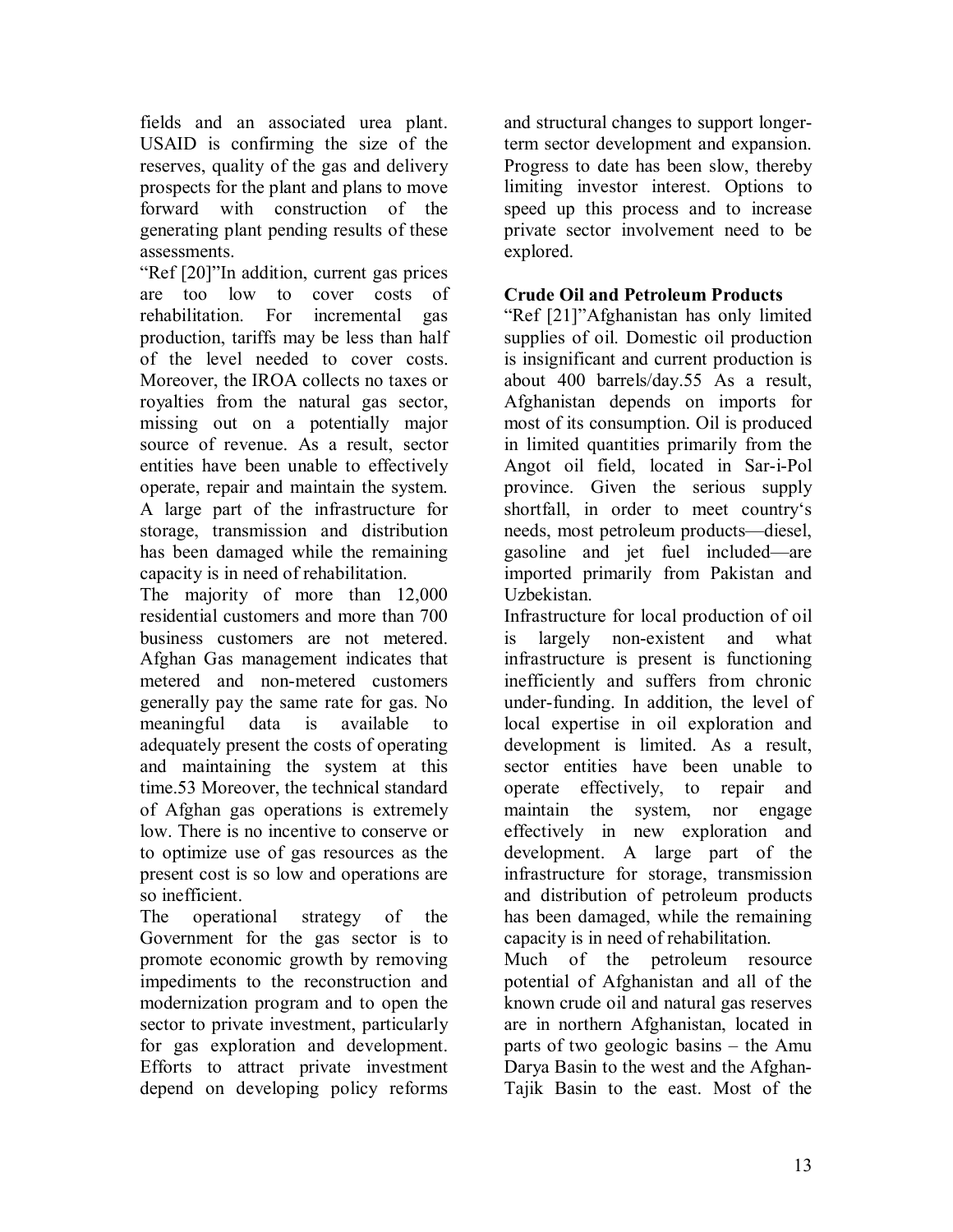undiscovered crude oil is in the Afghan-Tajik Basin, and most of the undiscovered natural gas is in the Amu Darya Basin. The U.S. government estimates that total oil reserves could be as much as 270 billion barrels.

If planned investments take place as envisioned, it is estimated that oil production could increase from the current 400 bpd (barrel of oil per day) to 3,000 bpd by 2008; 5,000 bpd by 2010 and 10,000 bpd by 2015. Clearly, however, the increased investment will require changes in the laws, rules and regulations in the sector and creating an environment conducive to expanded private sector involvement. Total revenue streams from these investments are estimated to increase, at a minimum, from \$5.1 million in 2004 to about \$292 million/year by 2015 assuming a price of \$80 a barrel. These revenue estimates do not include additional revenue from value added taxes that could be derived from converting the crude oil to refined petroleum products.

# **Coal**

"Ref [22]"Afghanistan has reasonably good quality coal resources and is estimated to have significant coal reserves (probable reserves estimated at about 400 million tons), most of which are located in the northern part of the country in the region between Herat and Badashkan58. Although Afghanistan produced over 100,000 short tons of coal annually as late as the early 1990s, production had fallen to only around 1,000 short tons in 2000.

The primary coal resources in Afghanistan occur in the Katawaz Basin south and west of Kabul. Prospective economically viable coal deposits are found in four coal districts: Karkar, Ishpushta, Dara-i-Suf, and Chalow.

However, the real extent of coal deposits in the country is not known and there is an urgent need to assess the resource base.

Some current coal operations are taking place at Karkar and Ispushta mining districts. The literature indicates that Dara-i-Suf appears to have the greatest potential for significant reserves, estimated to be over 84 million tons. This coal is believed to be of coking grade with a high calorific value in the range of 7,000 kilo-calories/kg. The mines at Kalich in the Ispushta district are active. Coal in these districts is extracted by either crude, inefficient, mechanized mining methods or by  $\rightharpoonup$  artesian methods. Current production from all operations is estimated to be about 110,000 short tons. The existing industrial sized coal mines are marginal (if not out of operation) due to antiquated machinery and lack of maintenance and new investment. However, there is considerable small scale production. At present, the small scale mining sector, including coal is wholly unregulated and occupies large numbers of persons in difficult security, health, and environmental conditions. Moreover, coal demand and prices in urban centers have risen due to domestic energy needs during the winter months and also due to increasing industrial demand to fire construction bricks.

Development of coal and other mineral resources requires investments in excess of government abilities. Therefore the IROA<sub>\_</sub>s policy is to establish an enabling environment conducive to attracting and retaining investment by both private local and international groups. However, privatization and/or leasing of existing state owned mining enterprises to private groups is, at present, held up by the lack of adequate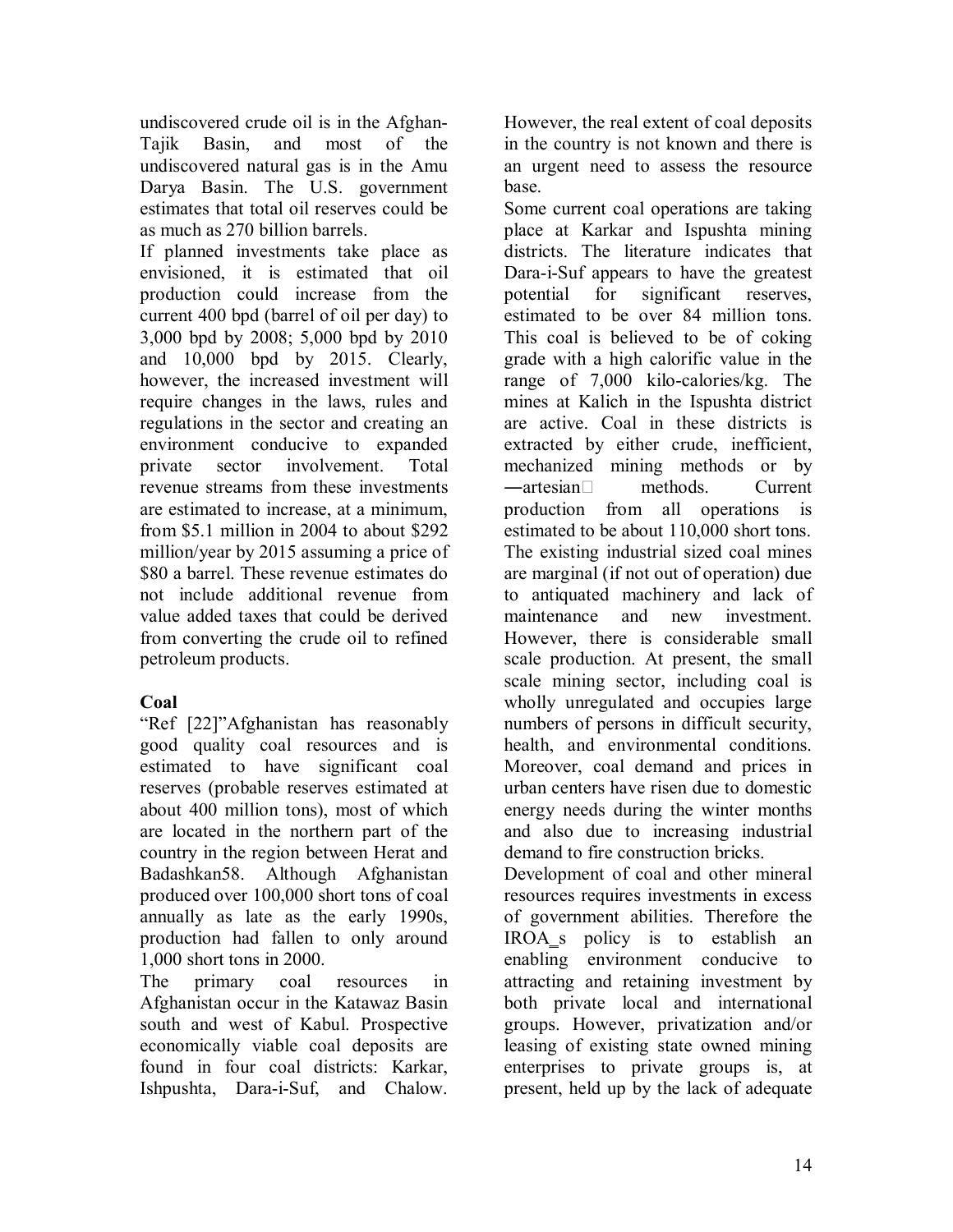mining legislation and the need for a clear policy on sector development. Enabling legislation and a proper mineral concession system is needed to establish clear lines of authority and responsibility for the Government and for private developers.

"Ref [23]"To develop the coal sector and increase production to support new electricity generation, the Government needs to adopt appropriate policies and programs to stimulate private sector investment, rather than direct government investment in operations. To achieve these objectives internationally competitive mining legislation and fiscal measures are necessary. Afghanistan's coal sector requires immediate capital investment to support development of resources as well as for development of power plants that utilize coal for fuel.

#### **Rural and Renewable Energy**

"Ref [24]"Due to the dispersed nature of the rural population, renewable energy offers the best solution for electrification for the majority of Afghanistan's rural population that currently does not have access to electricity and has no real expectation of connection to the grid.

Most of Afghanistan's 25 million people have no access to modern forms of energy. Fuel wood accounts for an estimated 75% of total rural energy supplies. This is having an adverse impact on forests and watersheds. In addition, burning these fuels increases indoor air pollution, which adversely affects the health of women and children in particular.

Extreme poverty in rural areas also is related to lack of income earning opportunities. The productive use of electricity helps reduce poverty by providing alternative sources of livelihoods and increase educational and

training opportunities. The remoteness of rural locations and the rough terrain make expansion of the electricity grid into these areas economically infeasible. Therefore, the application off-grid technologies to these areas including renewable energy resources are the primary focus of IROA activities.

The role of the IROA is to provide policy and regulatory frameworks to encourage and facilitate participation by the private sector and civil society in rural electrification and application of renewable energy technologies. Ultimate responsibility for renewable and rural electrification resides in the Ministry of Energy and Water (MEW), although other entities, particularly the MRRD and its program, NSP, CDCs, NGOs, and donors are active in rural development projects. MEW also is charged with establishing a renewable and rural energy policy in conformance with the development objectives of the IROA.

Hydropower, solar, wind and biomass offer the most potential to contribute to energy supply. Development, however, requires sound institutional and financial support, sustained commitment and a long-term development horizon. Use of renewable energy is beset by a number of factors, including high upfront costs,61 lack of suppliers, inadequate financing mechanisms, and weak institutional and technical capacity.

### **Afghanistan as Energy Transit Route**

"Ref [25]"Due to its location between the oil and natural gas reserves of the Caspian Basin and the Indian Ocean, Afghanistan has long been mentioned as a potential pipeline route, though in the near term, several obstacles will likely prevent Afghanistan from becoming an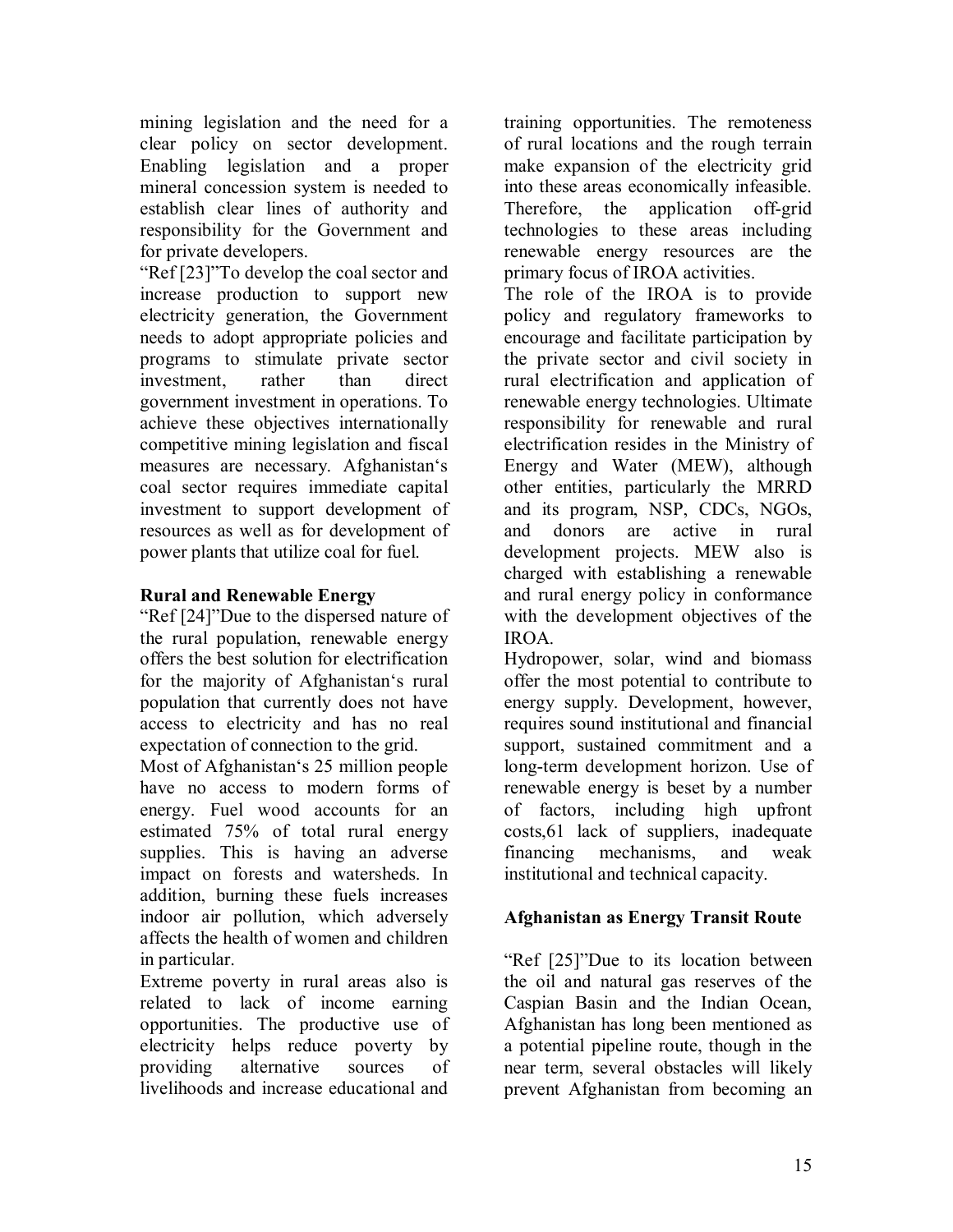energy transit corridor. During the mid-1990s, Unocal had pursued a possible natural gas pipeline from Turkmenistan's Dauletabad-Donmez gas basin via Afghanistan to Pakistan, but pulled out after the U.S. missile strikes against Afghanistan in August 1998.

"Ref [23]"The Afghan government under President Karzai has tried to revive the Trans-Afghan Pipeline (TAP) plan, with periodic talks held between the governments of Afghanistan, Pakistan, and Turkmenistan on the issue, but little progress appears to have been made as of early June 2004 (despite the signature on December 9, 2003, of a protocol on the pipeline by the governments of Afghanistan, Pakistan and Turkmenistan). President Karzai has stated his belief that the project could generate \$100-\$300 million per year in transit fees for Afghanistan, while creating thousands of jobs in the country.

"Ref [24]"Afghanistan is well positioned to be a transit route for electricity produced in CAR countries and exported to South Asia, and perhaps eventually it might also become a net exporter of power produced from its own hydro, natural gas, and coal resources. Efforts are currently underway to increase electricity imports from Uzbekistan, Tajikistan, Turkmenistan and Iran and to upgrade cross-border transmission links

"Ref [25]"Given the obstacles to development of a natural gas pipeline across Afghanistan, it seems unlikely that such an idea will make any progress in the near future, and no major Western companies have expressed interest in reviving the project. The security situation in Afghanistan remains an obvious problem, while tensions between India and Pakistan make it unlikely that such a pipeline could be extended into India and its large (and growing) gas market. Financial problems in the utility sector in India, which would be the major consumer of the natural gas, also could pose a problem for construction of the TAP line. Finally, the pipeline's \$2.5-\$3.5 billion estimated cost poses a significant obstacle to its construction.

# **V. Conclusion and Recommendations**

The above energy resources and the measures to improve it have provided a base for better planning and management of this sector. However in order to implement these measures there is some cutting issues which should be kept in mind. These include the environment, counter narcotics, anticorruption, gender and regional cooperation in addition to capacity building.

Capital investment in energy is rising rapidly attesting to the efforts to the Islamic Republic of Afghanistan (IROA) and the donor community. At the same time though, the efficiency of energy operations is not increasing. If left unchecked, much of the investment that is being made will be wasted. Postconflict efforts by the Islamic Republic of Afghanistan (IROA) and international donors to date have focused on expanding the availability of energy resources throughout the country. Particular emphasis has been on expanding and rehabilitating the electricity sector in the major economic hubs of the country and providing basic service in rural areas. Efforts also have been taken to improve the supply of natural gas, increase availability of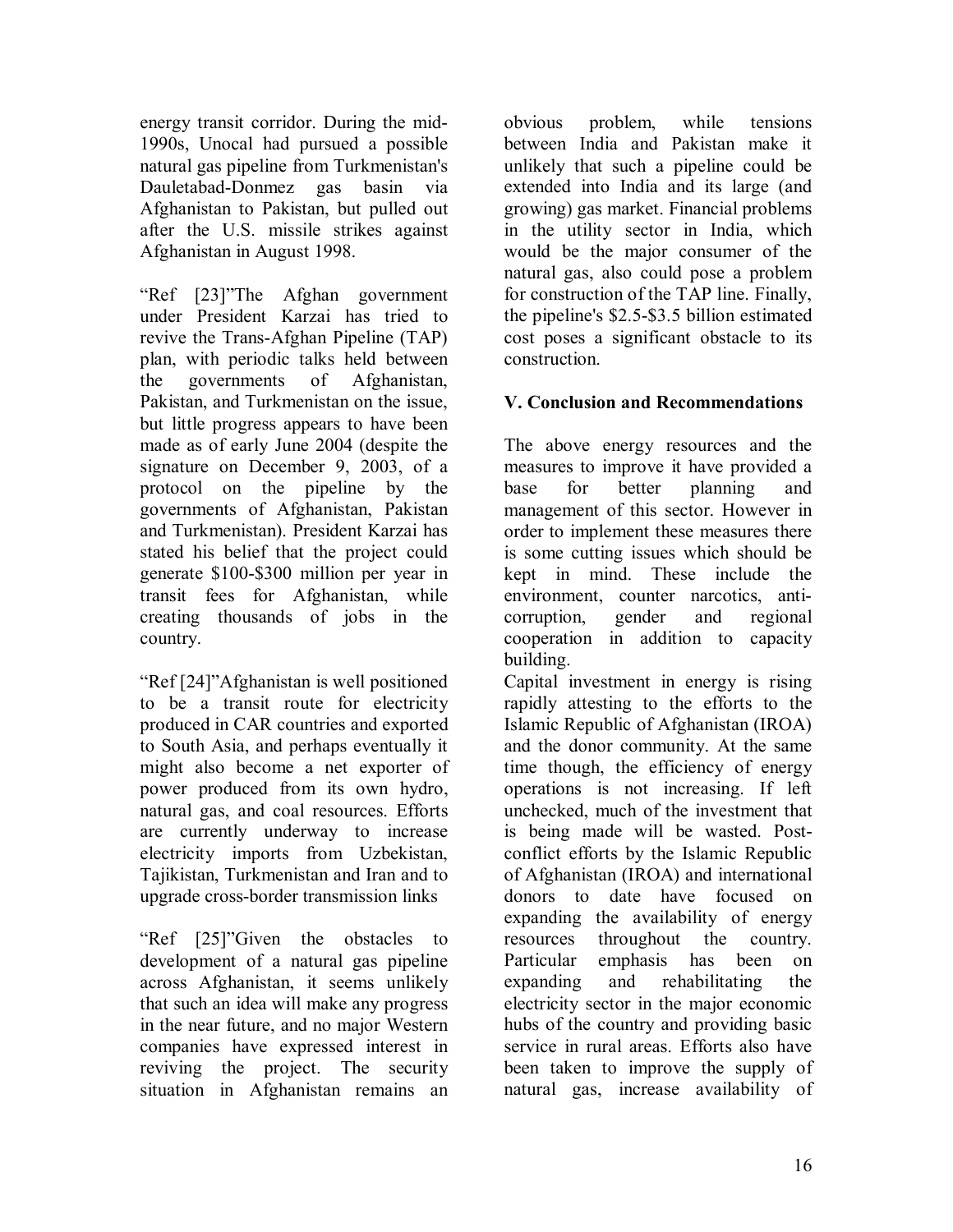hydro-electric generation, rehabilitate and expand electricity and natural gas transmission and distribution systems, develop renewable energy resources in rural and remote areas and improve the capability of energy sector institutions. According to the findings, undiscovered petroleum resources in northern Afghanistan range from 3.6 to 36.5 trillion cubic feet (TCF) of natural gas, with a mean of 15.7 TCF. Estimates of oil range from 0.4 to 3.6 billion barrels (BBO), with a mean of 1.6 BB0. Estimates for natural gas liquids range from 126 to 1,325 million barrels (MMB) with a mean of 562 MMB. These estimates represent an 18-fold increase in the country's potential oil resources, and more than triple the natural gas resources.

Focusing on policies and projects that improve the operating efficiency of energy production It strives to get the most energy delivered for the minimum environmental impact. For example, reducing technical losses or cogeneration Years of neglect cannot be overcome until the Afghanistan government has the capability to recover costs, expand its capabilities, and conduct operations and maintenance of the energy sector.

The energy sector directly tackles corruption in several ways. One of the most important measures for reducing corruption is limiting the role or influence of Government. In energy, we are promoting increased private sector participation; we are reducing the role of Government. Additionally, in SOE's, such as DABM, we introduced loss reduction programs that are targeted at finding and deploying ways of controlling corruption. Furthermore, increasing private investment in the energy sector requires rule-of-law and increased transparency and

accountability; thereby indirectly strengthening anti-corruption, and antinarcotics measures. Finally, the introduction of a multi-sector regulator outside the concerned ministries and under the Ministry of Economy will provide greater oversight.

The most important areas furthering regional cooperation include expansion of energy trade by upgrading electricity transmission ties with Central Asian countries and exploring options for transport of electricity and natural gas through Afghanistan for regional supply. Finally, the major emphasis within the Energy Sector Strategy placed on institutional strengthening and capacity building—and on institutional reform, such as consolidating authority over rural electrification and rural energy projects and separating policymaking from regulatory authority—will result in fostering a professional, open environment and increase opportunities for participation in energy sector activities on behalf customers and other stakeholders.

# **VI. Acknowledgements**

This work would have not been possible without the online support of Dr. Barnett Rubin, Director of CIC, New York University, USA. I would like to express my gratitude for efficient help and kindness of Dr. Omar Zakhilwal, senior advisor to the Ministry of Rural Rehabilitation and Development of Afghanistan. I am grateful to Prof. Najibullah Safdari for his kindly comments about the study. I am also indebted to many colleagues and locals in Kabul, Bamiyan, Parwan, and Herat provinces, who have generously provided us with guidance, logistical support and encouragement throughout this work.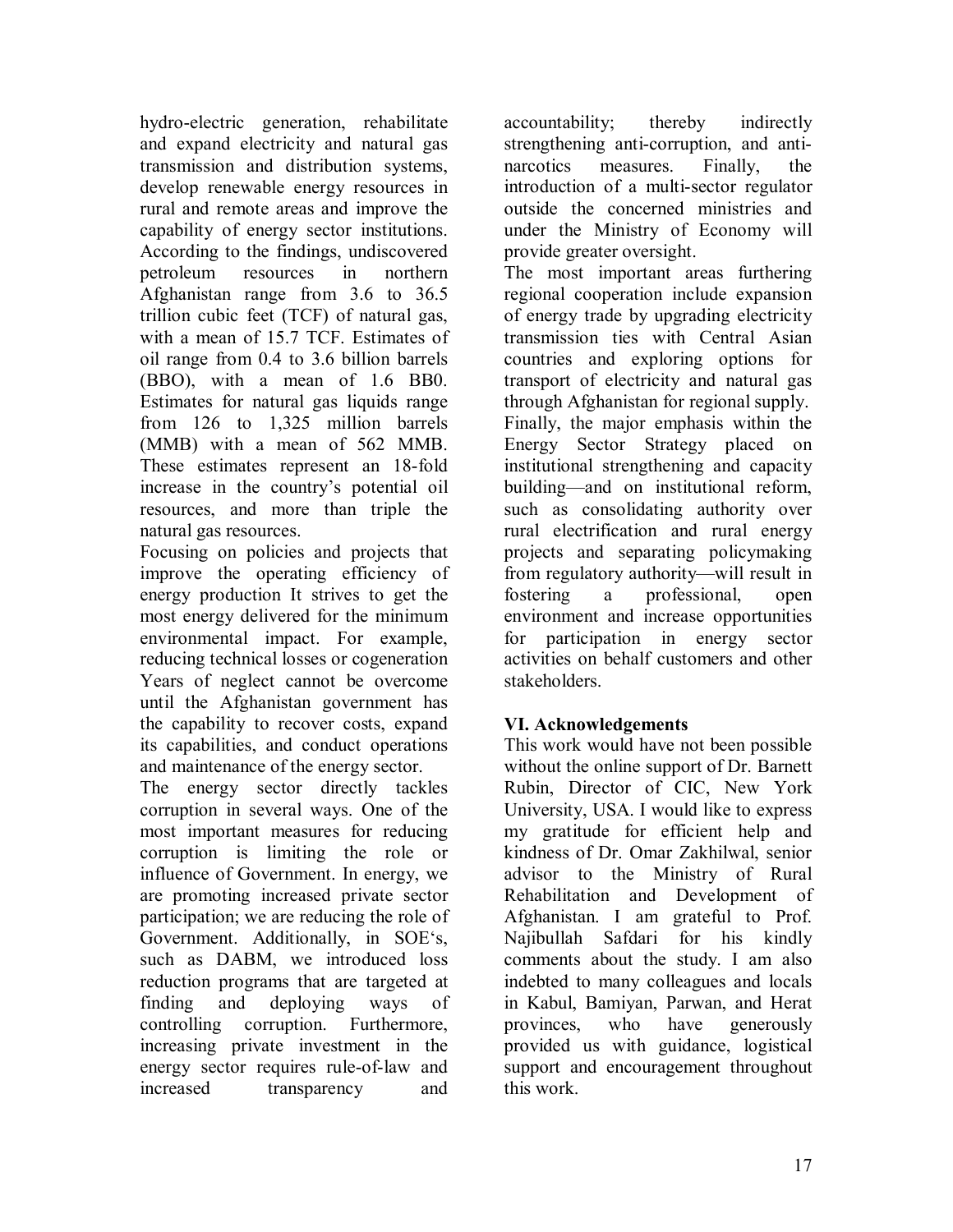The Afghanistan Center for Policy and Development Studies has facilitated and supported this research study in Afghanistan. The Kabul Polytechnic Institute and the Herat University in Afghanistan have provided local support and research facilities. The Department of Geological Survey of the Ministry of Mines and Industry of Afghanistan has kindly provided permission to access the pertaining archive information on the previous work. I am grateful to the AIMS office of the UNDP Kabul, for generously providing the graphical maps of Central and Western Afghanistan to this study.

#### **VII. References**

 [1] Akhi, M. Wazir: The Services of Abdullah Khan Malekyar in Herat. Hand scripted biography, in Persian. London, Ontario, (2001) pp 605

[2] Anil Malhotra Private Participation in Infrastructure: Lessons from Asia's Power Sector: Finance and Development, December (2006). Pp205- 299

[3] Mary Louise Vitelli, Afghanistan Energy Sector: Corruption Assessment; Asian Development Bank Afghanistan Country Partnership Strategy and Program (CPSP), June (2009) pp 25-59

[4] Afghanistan: Energy Strategy; Preliminary Findings and Recommendations; the World Bank, February 2009 pp58-66

[5]Afghanistan Fact Sheet; Energy Information Administration; United States Department of Energy, June 2008 pp125-136

[5] Afghanistan's Uncertain Transition from Turmoil to Normalcy; by Barnett R. Rubin; The Center for Preventive Action; Council on Foreign Relations; CSR NO. 12, March 12, 2008 pp12-19

[6]CELT Overview: Capacity, Energy, Load Transmission; Afghanistan Energy Information Center; USAID, January 2009.

[7] Donor Comments on Infrastructure Strategies: Afghanistan National Development Strategy; Compiled by the World Bank, July 13, 2009 pp 29-44

[8] Energy and Natural Resources Workshop; Infrastructure and Rehabilitation Program (IRP); Louis Berger Group, Inc. and Black and Veatch Special Projects Corp. Joint Venture for USAID, November 25, 2006, Kabul Afghanistan.

[9] Energy Sector Review and Gas Development Master Plan: Final Report; TA 4088-AFG; Sofregaz, June 28, 2004 pp 128-156

[10] Energy Sector Strategy for the Afghanistan National Development Strategy (With Focus on Prioritization); FIRST DRAFT; Islamic Republic of Afghanistan; Ministry of Water and Power, July 23, 2009.

[11] Establishing a Gas Regulatory Framework Report; ADB TA 4354- AFG; Energy Markets Limited, May 2009 pp225-234

[12] Evaluation of Investment Options for the Development of Oil and Gas Infrastructure in Afghanistan; Final Report; Prepared for the International Bank for Reconstruction and Development by Hill International, March 28, 2009.